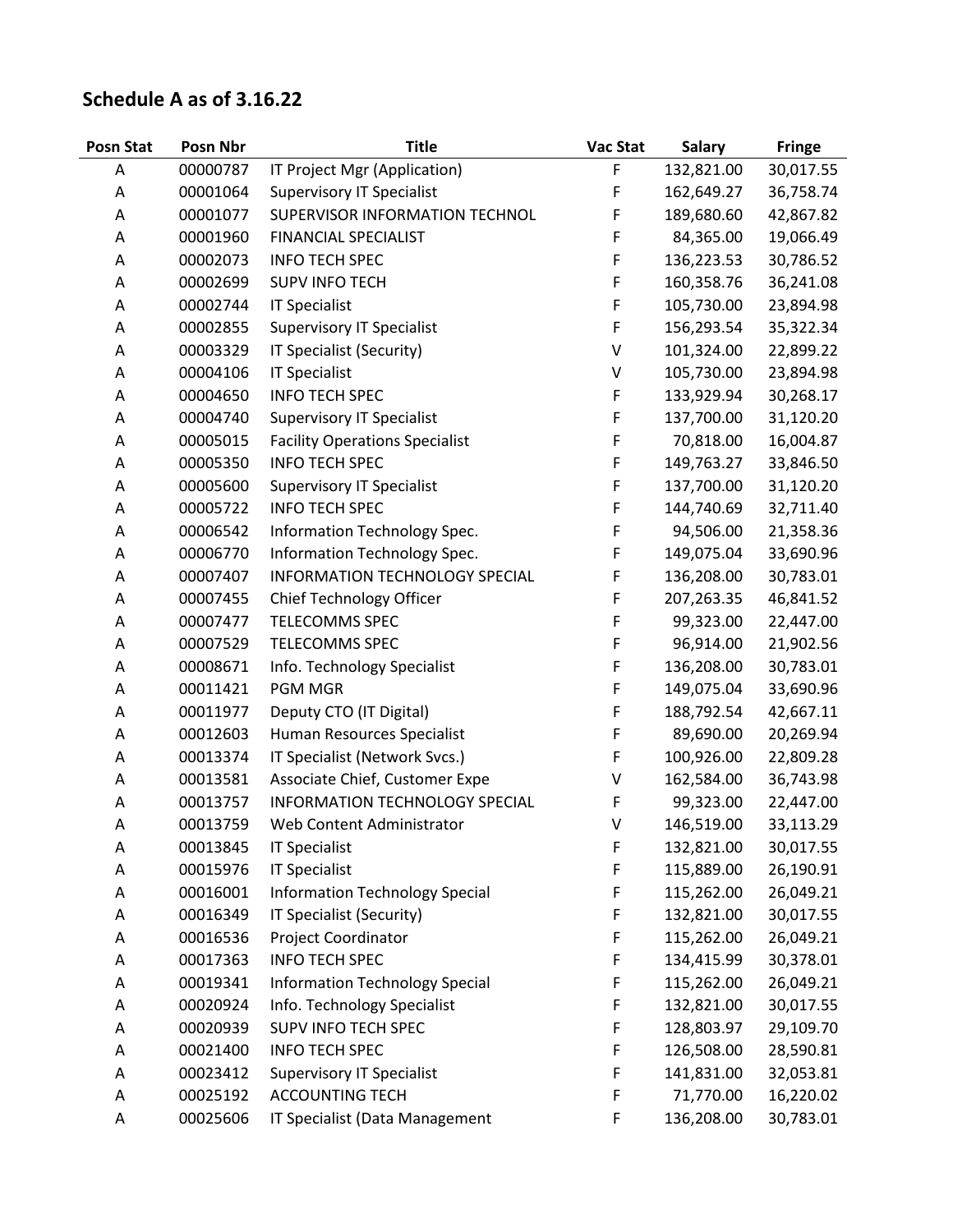| Α | 00031843 | IT Specialist (Applic. Softwar        | V | 105,730.00 | 23,894.98 |
|---|----------|---------------------------------------|---|------------|-----------|
| Α | 00031845 | Program Analyst                       | F | 136,208.00 | 30,783.01 |
| Α | 00031848 | <b>INFO TECH SPEC DATA MGMT</b>       | F | 127,551.11 | 28,826.55 |
| Α | 00031849 | Info. Technology Specialist           | F | 136,208.00 | 30,783.01 |
| А | 00031854 | IT Project Manager (Applicatio        | F | 158,352.42 | 35,787.65 |
| Α | 00031854 | IT Project Manager (Applicatio        | F | 158,352.42 | 35,787.65 |
| Α | 00031856 | <b>Supervisory IT Specialist</b>      | F | 146,372.42 | 33,080.17 |
| Α | 00031868 | <b>INFO TECH SPEC</b>                 | F | 158,352.42 | 35,787.65 |
| Α | 00031875 | Program Manager                       | F | 158,352.79 | 35,787.73 |
| Α | 00031877 | INFORMATION TECHNOLOGY SPEC.          | F | 112,395.00 | 25,401.27 |
| Α | 00031879 | Commun & Community Outrch Mgr.        | F | 110,298.72 | 24,927.51 |
| А | 00031886 | <b>Supervisory IT Specialist</b>      | F | 137,700.00 | 31,120.20 |
| Α | 00031887 | <b>INFO TECH SPEC</b>                 | F | 150,317.28 | 33,971.71 |
| Α | 00031888 | PROJECT COOR                          | F | 99,323.00  | 22,447.00 |
| Α | 00031890 | Information Technology Spec.          | F | 144,733.05 | 32,709.67 |
| Α | 00031891 | <b>Telecommunications Specialist</b>  | F | 119,276.00 | 26,956.38 |
| Α | 00031893 | <b>INFO TECH SPEC DATA MGMT</b>       | F | 141,985.28 | 32,088.67 |
| Α | 00031897 | Info. Technology Specialist           | F | 126,049.00 | 28,487.07 |
| Α | 00031902 | <b>Information Technology Special</b> | F | 137,532.91 | 31,082.44 |
| Α | 00031903 | <b>INFO TECH SPEC</b>                 | F | 158,353.17 | 35,787.82 |
| Α | 00031908 | <b>Supervisory IT Specialist</b>      | F | 173,400.00 | 39,188.40 |
| Α | 00031914 | <b>IT Specialist</b>                  | F | 136,208.00 | 30,783.01 |
| Α | 00031925 | <b>Telecommications Specialist</b>    | F | 119,276.00 | 26,956.38 |
| А | 00031926 | <b>PGM MGR</b>                        | F | 127,477.79 | 28,809.98 |
| А | 00031927 | Project Coordinator                   | F | 98,059.00  | 22,161.33 |
| А | 00031930 | Program Manager                       | F | 149,826.70 | 33,860.83 |
| Α | 00031931 | <b>IT Specialist</b>                  | F | 132,821.00 | 30,017.55 |
| Α | 00031936 | INFORMATION TECHNOLOGY SPECIAL        | F | 87,281.00  | 19,725.51 |
| Α | 00031937 | INFORMATION TECHNOLOGY PROJECT        | F | 124,118.63 | 28,050.81 |
| Α | 00031938 | Program Analyst                       | F | 136,208.00 | 30,783.01 |
| A | 00031940 | Information Technology Spec.          | F | 142,881.60 | 32,291.24 |
| Α | 00031951 | INFORMATION TECHNOLOGY SPECIAL        | F | 132,821.00 | 30,017.55 |
| Α | 00031952 | <b>Information Technology Special</b> | F | 137,848.46 | 31,153.75 |
| А | 00032385 | <b>AGENCY FISCAL OFFICER</b>          | F | 197,450.00 | 44,623.70 |
| Α | 00032596 | IT Specialist (Network Svcs.)         | F | 115,262.00 | 26,049.21 |
| Α | 00032615 | Information Technology Spec.          | F | 129,435.00 | 29,252.31 |
| Α | 00032672 | Info. Technology Specialist           | F | 119,276.00 | 26,956.38 |
| Α | 00032698 | IT Specialist (NETWORK)               | F | 132,821.00 | 30,017.55 |
| Α | 00032720 | Project Coordinator                   | F | 112,395.00 | 25,401.27 |
| Α | 00032753 | IT Specialist (Applic. Softwar        | F | 126,049.00 | 28,487.07 |
| Α | 00032825 | Info. Technology Specialist           | F | 136,208.00 | 30,783.01 |
| Α | 00032834 | <b>WRITER EDITOR</b>                  | F | 115,262.00 | 26,049.21 |
| А | 00032855 | IT Specialist (Network Service        | V | 77,649.00  | 17,548.67 |
| Α | 00033017 | IT Specialist (Applic. Softwar        | F | 136,208.00 | 30,783.01 |
| Α | 00033057 | INFORMATION TECHNOLOGY SPEC.          | F | 100,926.00 | 22,809.28 |
| Α | 00033089 | Program Analyst                       | F | 136,208.00 | 30,783.01 |
| Α | 00033128 | Info. Technology Specialist           | F | 129,435.00 | 29,252.31 |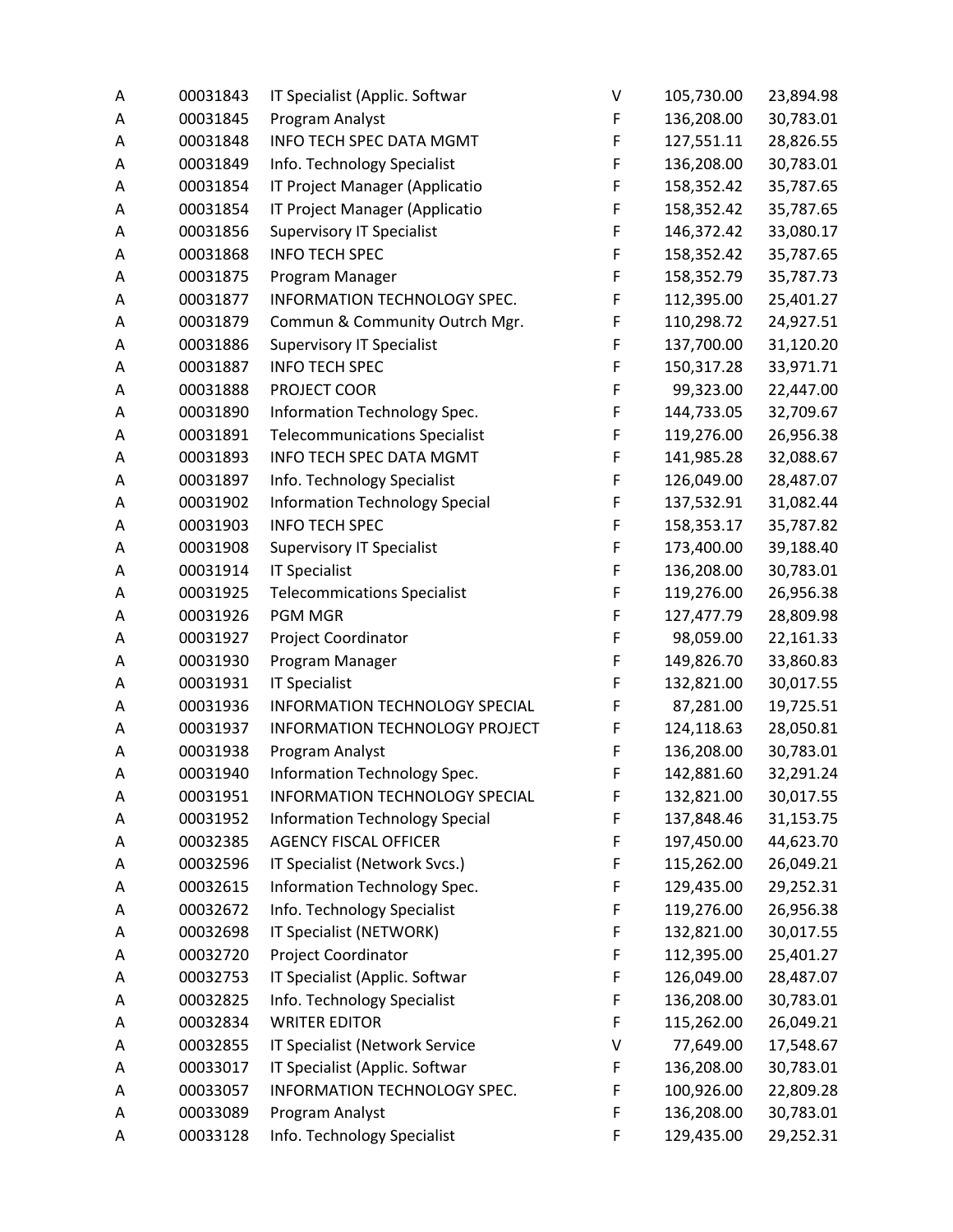| Α | 00033353 | <b>INFO TECH SPEC</b>                 | F | 152,914.83 | 34,558.75 |
|---|----------|---------------------------------------|---|------------|-----------|
| Α | 00034808 | IT Specialist (Applic. Softwar        | F | 136,208.00 | 30,783.01 |
| А | 00034810 | Associate Chief, Infrastructur        | F | 187,532.10 | 42,382.25 |
| Α | 00034813 | IT Spec. (Systems Analysis)           | F | 158,148.96 | 35,741.66 |
| А | 00034815 | Commun & Community Outrch Mgr.        | F | 128,794.90 | 29,107.65 |
| Α | 00034816 | <b>Support Services Manager</b>       | F | 109,998.75 | 24,859.72 |
| А | 00036273 | IT Specialist (Systems Analysi        | V | 105,730.00 | 23,894.98 |
| Α | 00038465 | <b>Accounts Payable Supervisor</b>    | F | 106,372.00 | 24,040.07 |
| Α | 00039101 | <b>Budget Director</b>                | F | 175,482.00 | 39,658.93 |
| Α | 00039983 | <b>Telecommications Specialist</b>    | F | 136,208.00 | 30,783.01 |
| Α | 00039999 | <b>Telecommications Specialist</b>    | F | 136,208.00 | 30,783.01 |
| Α | 00039999 | <b>Telecommications Specialist</b>    | F | 136,208.00 | 30,783.01 |
| Α | 00040201 | Supv. IT Specialist (Security)        | V | 146,519.00 | 33,113.29 |
| Α | 00040203 | Chief of Staff                        | F | 183,712.09 | 41,518.93 |
| Α | 00040205 | IT Specialist (Security)              | F | 132,821.00 | 30,017.55 |
| Α | 00040261 | <b>Information Technology Special</b> | F | 129,757.41 | 29,325.17 |
| Α | 00040265 | IT Specialist (NETWORK)               | F | 136,208.00 | 30,783.01 |
| Α | 00040267 | IT Specialist (NETWORK)               | F | 132,821.00 | 30,017.55 |
| А | 00040268 | IT Program Manager                    | F | 154,940.69 | 35,016.60 |
| Α | 00040826 | <b>PGM MGR</b>                        | V | 135,280.00 | 30,573.28 |
| Α | 00041046 | <b>ACCOUNTANT</b>                     | F | 103,727.00 | 23,442.30 |
| Α | 00041190 | <b>Supervisory IT Specialist</b>      | F | 144,062.77 | 32,558.19 |
| Α | 00041211 | IT Specialist (NETWORK)               | F | 132,821.00 | 30,017.55 |
| А | 00041275 | <b>SUPV INFO TECH</b>                 | F | 170,937.87 | 38,631.96 |
| Α | 00041790 | <b>General Counsel</b>                | V | 167,085.00 | 37,761.21 |
| Α | 00042179 | <b>INFORMATION TECHNOLOGY SPECIAL</b> | F | 136,208.00 | 30,783.01 |
| Α | 00042179 | INFORMATION TECHNOLOGY SPECIAL        | F | 136,208.00 | 30,783.01 |
| Α | 00042185 | Supervisory IT Specialist (Dat        | F | 187,583.58 | 42,393.89 |
| Α | 00042217 | <b>Telecommications Specialist</b>    | F | 136,208.00 | 30,783.01 |
| Α | 00042218 | Deputy CTO (IT Operations)            | F | 189,475.20 | 42,821.40 |
| A | 00042219 | INFORMATION TECHNOLOGY SPECIAL        | V | 77,649.00  | 17,548.67 |
| Α | 00042220 | IT Specialist (APPL. SFTWARE)         | F | 136,652.12 | 30,883.38 |
| Α | 00042221 | Project Coordinator                   | V | 89,457.00  | 20,217.28 |
| Α | 00042804 | <b>INFO TECH SPEC</b>                 | F | 155,286.50 | 35,094.75 |
| Α | 00043157 | Chief Info. Security Officer          | F | 189,679.53 | 42,867.57 |
| Α | 00043933 | TELECOMMS SPEC                        | F | 103,793.00 | 23,457.22 |
| Α | 00043935 | <b>Telecommunications Manager</b>     | V | 132,000.00 | 29,832.00 |
| Α | 00043936 | <b>Supervisory IT Specialist</b>      | F | 120,819.00 | 27,305.09 |
| Α | 00043937 | <b>INFO TECH SPEC</b>                 | F | 147,084.00 | 33,240.98 |
| Α | 00043938 | PROJECT COOR                          | F | 92,098.00  | 20,814.15 |
| Α | 00043939 | Project Coordinator                   | F | 98,059.00  | 22,161.33 |
| Α | 00043940 | Project Coordinator                   | F | 115,262.00 | 26,049.21 |
| Α | 00043944 | <b>Supervisory IT Specialist</b>      | V | 132,000.00 | 29,832.00 |
| Α | 00043945 | <b>Telecommunications Manager</b>     | F | 132,350.51 | 29,911.22 |
| Α | 00043946 | Program Analyst (Telecommun.)         | F | 109,528.00 | 24,753.33 |
| Α | 00043947 | Lead HR Spec. (Recruit/Place.)        | F | 109,528.00 | 24,753.33 |
| Α | 00043948 | TELECOMMS SPEC                        | V | 77,649.00  | 17,548.67 |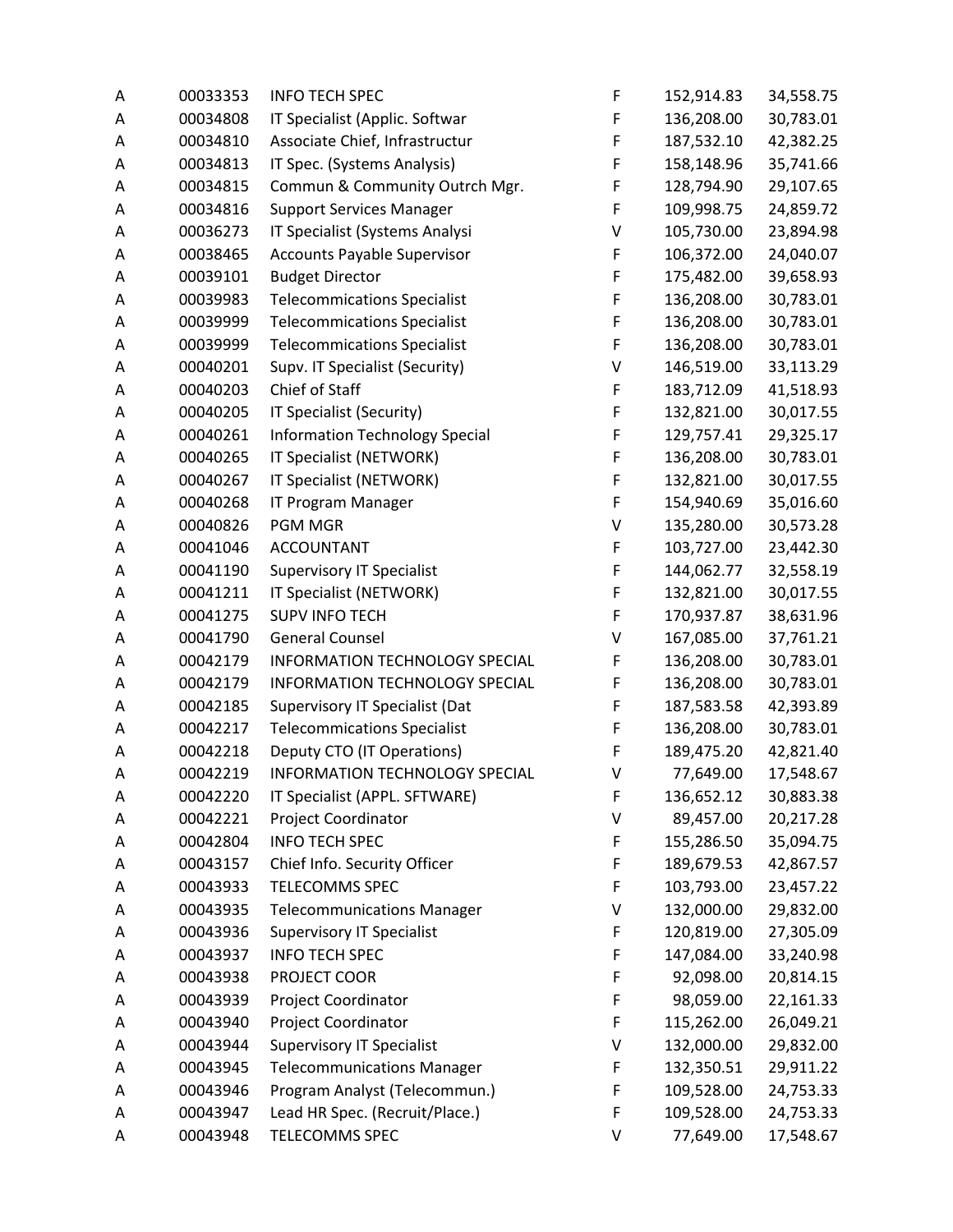| Α | 00043953 | IT Project Manager                    | F | 115,889.00 | 26,190.91 |
|---|----------|---------------------------------------|---|------------|-----------|
| Α | 00043955 | <b>Telecommications Specialist</b>    | F | 136,208.00 | 30,783.01 |
| Α | 00043956 | Program Manager                       | F | 184,356.12 | 41,664.48 |
| Α | 00043957 | <b>Telecommications Specialist</b>    | F | 132,821.00 | 30,017.55 |
| А | 00043957 | <b>Telecommications Specialist</b>    | F | 132,821.00 | 30,017.55 |
| Α | 00043959 | <b>Telecommications Specialist</b>    | F | 136,208.00 | 30,783.01 |
| Α | 00043961 | <b>Telecommications Specialist</b>    | F | 132,821.00 | 30,017.55 |
| Α | 00043966 | <b>Telecommications Specialist</b>    | F | 132,821.00 | 30,017.55 |
| Α | 00043968 | <b>BUDGET ANALYST</b>                 | V | 85,214.00  | 19,258.36 |
| Α | 00043969 | <b>Information Technology Special</b> | F | 115,262.00 | 26,049.21 |
| Α | 00043970 | PROJECT COOR                          | F | 96,914.00  | 21,902.56 |
| Α | 00043971 | Project Coordinator                   | F | 115,262.00 | 26,049.21 |
| Α | 00043973 | INFORMATION TECHNOLOGY SPEC.          | F | 100,926.00 | 22,809.28 |
| Α | 00043974 | <b>TELECOMMS SPEC</b>                 | V | 89,457.00  | 20,217.28 |
| Α | 00043975 | TELECOMMS SPEC                        | F | 115,262.00 | 26,049.21 |
| Α | 00044048 | <b>Attorney Advisor</b>               | F | 178,279.00 | 40,291.05 |
| А | 00044049 | Chief Performance Management O        | F | 184,853.07 | 41,776.79 |
| Α | 00044052 | IT Specialist (Applic. Softwar        | F | 136,208.00 | 30,783.01 |
| Α | 00044053 | <b>TELECOMMS SPEC</b>                 | F | 99,323.00  | 22,447.00 |
| Α | 00044057 | <b>Accounting Officer</b>             | F | 123,470.00 | 27,904.22 |
| Α | 00044058 | IT Specialist (Security)              | F | 100,926.00 | 22,809.28 |
| А | 00044059 | <b>Supervisory IT Specialist</b>      | F | 128,807.73 | 29,110.55 |
| Α | 00044060 | <b>Telecommications Specialist</b>    | F | 119,276.00 | 26,956.38 |
| A | 00045326 | <b>FINANCIAL MANAGER</b>              | F | 142,060.00 | 32,105.56 |
| Α | 00045327 | <b>BUDGET ANALYST</b>                 | F | 120,211.00 | 27,167.69 |
| Α | 00045347 | Information Technology Spec.          | F | 148,455.77 | 33,551.00 |
| Α | 00045348 | Program Analyst                       | F | 109,528.00 | 24,753.33 |
| Α | 00045350 | <b>INFO TECH SPEC</b>                 | F | 158,353.18 | 35,787.82 |
| Α | 00045357 | <b>WRITER EDITOR</b>                  | F | 115,262.00 | 26,049.21 |
| Α | 00045361 | IT Specialist (Network Svcs.)         | F | 112,395.00 | 25,401.27 |
| А | 00045385 | <b>Telecommunications Specialist</b>  | F | 136,208.00 | 30,783.01 |
| Α | 00045388 | IT Specialist (Applic. Softwar        | V | 105,730.00 | 23,894.98 |
| Α | 00045389 | PROJECT COOR                          | F | 96,914.00  | 21,902.56 |
| А | 00045390 | INFORMATION TECHNOLOGY SPECIAL        | F | 78,884.00  | 17,827.78 |
| Α | 00045391 | <b>IT Specialist</b>                  | F | 132,821.00 | 30,017.55 |
| А | 00045393 | IT Project Manager                    | F | 136,208.00 | 30,783.01 |
| А | 00045411 | IT Specialist (Applic. Softwar        | F | 136,208.00 | 30,783.01 |
| Α | 00045412 | INFORMATION TECHNOLOGY SPECIAL        | F | 136,208.00 | 30,783.01 |
| Α | 00045425 | IT Project Manager                    | F | 112,503.00 | 25,425.68 |
| Α | 00045426 | Supvy. IT Project Manager             | F | 146,103.78 | 33,019.45 |
| Α | 00045428 | <b>Facility Operations Specialist</b> | V | 62,751.00  | 14,181.73 |
| А | 00045429 | Program Analyst (Telecommun.)         | F | 106,660.00 | 24,105.16 |
| А | 00045431 | INFORMATION TECHNOLOGY SPECIAL        | F | 136,208.00 | 30,783.01 |
| Α | 00045432 | <b>INFO TECH SPEC</b>                 | F | 151,633.30 | 34,269.13 |
| Α | 00045433 | <b>IT Project Manager</b>             | F | 119,328.35 | 26,968.21 |
| Α | 00045434 | <b>Supervisory IT Specialist</b>      | F | 147,321.90 | 33,294.75 |
| Α | 00045435 | IT Specialist (NETWORK)               | F | 136,208.00 | 30,783.01 |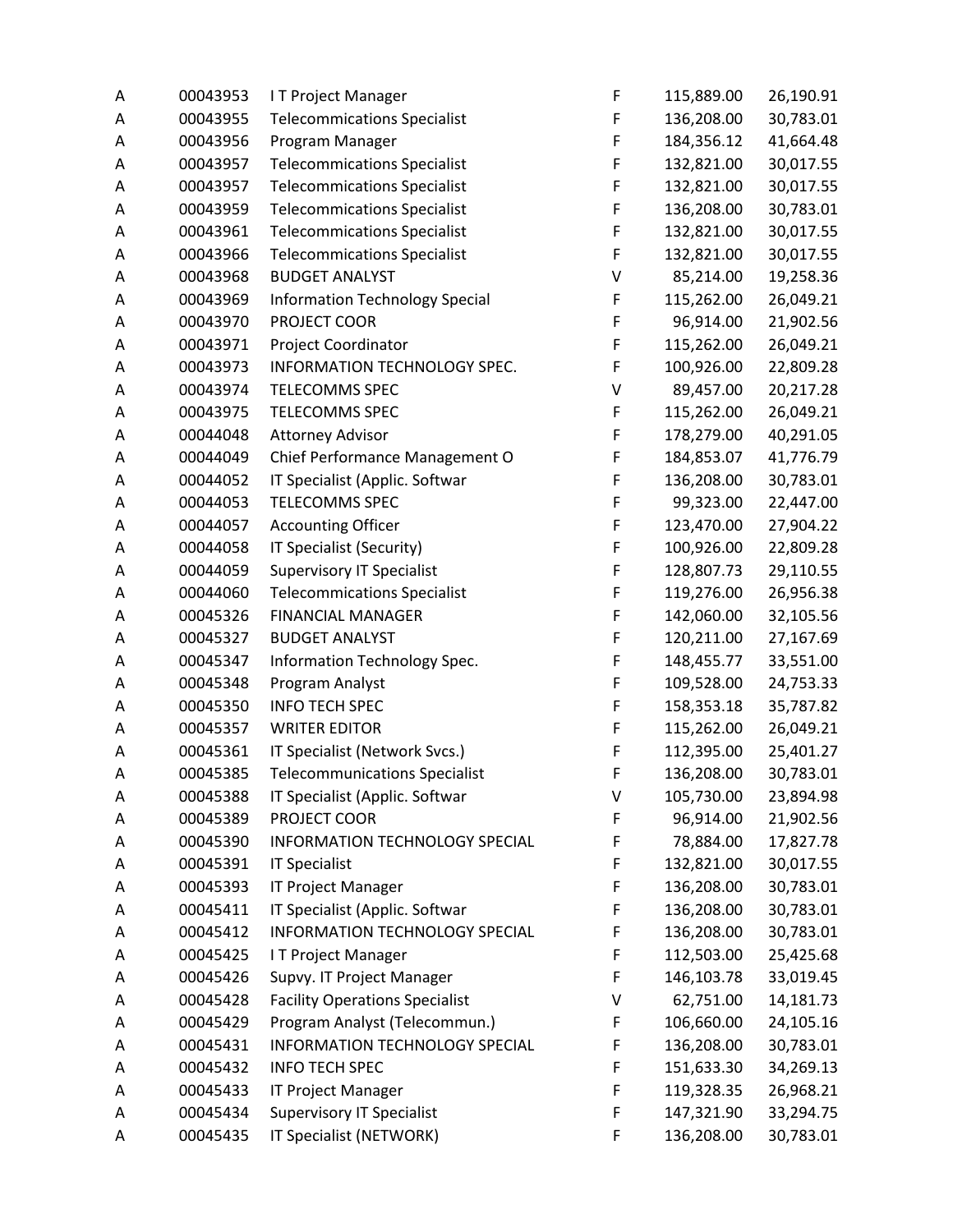| Α | 00045438 | IT Specialist (Windows)               | F           | 129,435.00 | 29,252.31 |
|---|----------|---------------------------------------|-------------|------------|-----------|
| Α | 00045438 | IT Specialist (Windows)               | F           | 129,435.00 | 29,252.31 |
| Α | 00045438 | IT Specialist (Windows)               | F           | 129,435.00 | 29,252.31 |
| Α | 00045438 | IT Specialist (Windows)               | F           | 129,435.00 | 29,252.31 |
| А | 00045439 | <b>WRITER EDITOR</b>                  | F           | 106,660.00 | 24,105.16 |
| Α | 00045440 | <b>IT Specialist</b>                  | $\mathsf F$ | 132,821.00 | 30,017.55 |
| Α | 00045463 | Information Technology Spec.          | F           | 112,503.00 | 25,425.68 |
| Α | 00047914 | <b>Telecommunications Specialist</b>  | F           | 84,873.00  | 19,181.30 |
| Α | 00051000 | Associate CTO (Enterprise Appl        | F           | 178,000.00 | 40,228.00 |
| Α | 00051085 | Program Analyst                       | F           | 132,821.00 | 30,017.55 |
| Α | 00051086 | IT Project Manager (GIS)              | F           | 142,382.82 | 32,178.52 |
| А | 00051090 | Info. Technology Specialist           | F           | 136,208.00 | 30,783.01 |
| Α | 00051091 | IT Specialist (Network Svcs.)         | F           | 98,059.00  | 22,161.33 |
| Α | 00051105 | <b>IT Specialist</b>                  | V           | 62,751.00  | 14,181.73 |
| Α | 00051106 | <b>INFO TECH SPEC</b>                 | V           | 135,280.00 | 30,573.28 |
| Α | 00051108 | Info. Technology Specialist           | F           | 132,821.00 | 30,017.55 |
| P | 00051109 | Human Resources Officer II            | V           | 132,000.00 | 29,832.00 |
| Α | 00071443 | Information Technology Spec.          | F           | 87,281.00  | 19,725.51 |
| Α | 00071444 | Human Resources Specialist            | V           | 77,649.00  | 17,548.67 |
| Α | 00071445 | Information Technology Spec.          | F           | 55,409.00  | 12,522.43 |
| Α | 00071446 | Information Technology Spec.          | F           | 67,062.00  | 15,156.01 |
| Α | 00071447 | Information Technology Spec.          | F           | 53,745.00  | 12,146.37 |
| Α | 00071448 | Information Technology Spec.          | F           | 60,403.00  | 13,651.08 |
| Α | 00071450 | <b>IT Specialist</b>                  | F           | 70,818.00  | 16,004.87 |
| Α | 00071451 | Information Technology Spec.          | F           | 60,403.00  | 13,651.08 |
| Α | 00071452 | Information Technology Spec.          | F           | 62,068.00  | 14,027.37 |
| Α | 00071454 | Project Coordinator                   | F           | 89,690.00  | 20,269.94 |
| Α | 00071455 | Lead Info. Technology Spec.           | F           | 66,785.00  | 15,093.41 |
| Α | 00071456 | Information Technology Spec.          | F           | 94,506.00  | 21,358.36 |
| Α | 00071457 | Information Technology Spec.          | F           | 96,914.00  | 21,902.56 |
| Α | 00071458 | <b>IT Specialist</b>                  | F           | 74,851.00  | 16,916.33 |
| Α | 00071459 | Information Technology Spec.          | F           | 94,506.00  | 21,358.36 |
| Α | 00071460 | Information Technology Spec.          | F           | 96,914.00  | 21,902.56 |
| Α | 00071462 | Information Technology Spec.          | F           | 99,323.00  | 22,447.00 |
| Α | 00071463 | Information Technology Spec.          | F           | 87,281.00  | 19,725.51 |
| А | 00071464 | Information Technology Spec.          | F           | 89,690.00  | 20,269.94 |
| Α | 00071465 | Information Technology Spec.          | F           | 57,074.00  | 12,898.72 |
| Α | 00071467 | Information Technology Spec.          | F           | 99,323.00  | 22,447.00 |
| Α | 00071468 | <b>Information Technology Special</b> | F           | 103,793.00 | 23,457.22 |
| Α | 00071469 | Information Technology Spec.          | F           | 89,690.00  | 20,269.94 |
| А | 00071470 | <b>Information Technology Special</b> | F           | 100,926.00 | 22,809.28 |
| А | 00071472 | <b>Information Technology Special</b> | F           | 115,262.00 | 26,049.21 |
| А | 00071473 | <b>Information Technology Special</b> | F           | 115,262.00 | 26,049.21 |
| Α | 00071474 | <b>Public Affairs Specialist</b>      | V           | 89,457.00  | 20,217.28 |
| Α | 00071475 | <b>Information Technology Special</b> | F           | 95,192.00  | 21,513.39 |
| Α | 00071512 | Lead Info. Technology Spec.           | F           | 66,785.00  | 15,093.41 |
| Α | 00073278 | Information Technology Spec.          | F           | 89,690.00  | 20,269.94 |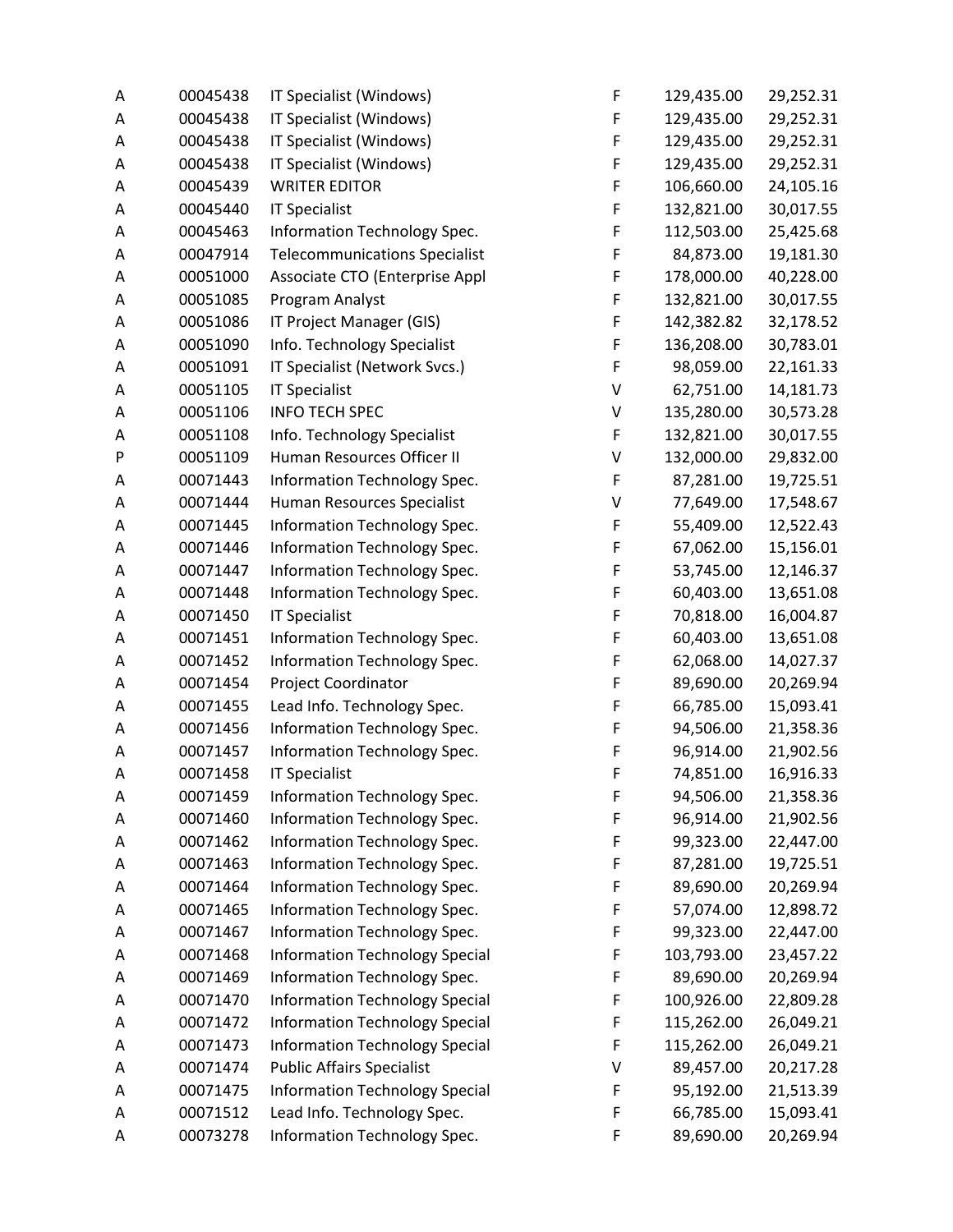| Α | 00073279 | Information Technology Spec.          | F | 96,914.00  | 21,902.56 |
|---|----------|---------------------------------------|---|------------|-----------|
| Α | 00073280 | Lead Info. Technology Spec.           | F | 74,851.00  | 16,916.33 |
| Α | 00073338 | IT Specialist (Security)              | F | 149,075.04 | 33,690.96 |
| Α | 00073414 | <b>IT Specialist</b>                  | V | 77,649.00  | 17,548.67 |
| Α | 00073415 | <b>Telecommunications Specialist</b>  | F | 60,403.00  | 13,651.08 |
| Α | 00073417 | <b>IT Specialist</b>                  | F | 92,098.00  | 20,814.15 |
| Α | 00073418 | <b>Telecommunications Specialist</b>  | F | 115,262.00 | 26,049.21 |
| Α | 00076757 | <b>Telecommunications Specialist</b>  | F | 66,785.00  | 15,093.41 |
| Α | 00076759 | <b>Telecommunications Manager</b>     | F | 150,111.41 | 33,925.18 |
| Α | 00076760 | IT Specialist (NETWORK)               | F | 126,049.00 | 28,487.07 |
| Α | 00076761 | <b>Information Technology Special</b> | V | 135,280.00 | 30,573.28 |
| А | 00076762 | TELECOMMS SPEC                        | F | 92,098.00  | 20,814.15 |
| Α | 00076763 | <b>Attorney Advisor</b>               | F | 98,870.00  | 22,344.62 |
| Α | 00076764 | <b>Attorney Advisor</b>               | F | 173,328.00 | 39,172.13 |
| Α | 00076765 | Supervisory IT Specialist (Net        | F | 160,741.80 | 36,327.65 |
| Α | 00082416 | TELECOMMS SPEC                        | F | 89,690.00  | 20,269.94 |
| Α | 00082417 | Project Coordinator                   | F | 106,660.00 | 24,105.16 |
| Α | 00082419 | <b>Facilities Coordinator</b>         | F | 72,834.00  | 16,460.48 |
| Α | 00085553 | Info. Technology Specialist           | F | 115,889.00 | 26,190.91 |
| Α | 00087348 | Information Technology Spec.          | F | 60,403.00  | 13,651.08 |
| Α | 00087349 | Information Technology Spec.          | F | 82,465.00  | 18,637.09 |
| Α | 00087351 | IT Specialist (App Software)          | F | 119,276.00 | 26,956.38 |
| Α | 00087352 | <b>WRITER EDITOR</b>                  | V | 89,457.00  | 20,217.28 |
| Α | 00087353 | <b>Telecommunications Specialist</b>  | V | 105,730.00 | 23,894.98 |
| Α | 00087354 | Information Technology Spec.          | F | 84,873.00  | 19,181.30 |
| Α | 00087355 | <b>IT Specialist</b>                  | F | 72,834.00  | 16,460.48 |
| Α | 00087356 | IT Project Manager                    | F | 119,276.00 | 26,956.38 |
| Α | 00087357 | IT Specialist (Network Svcs.)         | F | 92,324.00  | 20,865.22 |
| Α | 00087358 | <b>Staff Assistant</b>                | F | 58,739.00  | 13,275.01 |
| Α | 00087359 | <b>Telecommications Specialist</b>    | F | 119,276.00 | 26,956.38 |
| Α | 00087360 | Information Technology Spec.          | F | 60,403.00  | 13,651.08 |
| Α | 00087360 | Information Technology Spec.          | F | 60,403.00  | 13,651.08 |
| Α | 00087361 | Information Technology Spec.          | F | 60,403.00  | 13,651.08 |
| А | 00087362 | INFORMATION TECHNOLOGY SPECIAL        | F | 136,208.00 | 30,783.01 |
| Α | 00088450 | Information Technology Spec.          | F | 119,276.00 | 26,956.38 |
| А | 00088451 | IT Specialist (Network Svcs.)         | F | 136,208.00 | 30,783.01 |
| Α | 00088452 | IT Project Manager                    | F | 119,276.00 | 26,956.38 |
| Α | 00088453 | <b>IT Specialist</b>                  | F | 132,821.00 | 30,017.55 |
| Α | 00088459 | IT Specialist (Applic. Softwar        | F | 132,821.00 | 30,017.55 |
| Α | 00088587 | Project Coordinator                   | V | 77,649.00  | 17,548.67 |
| Α | 00088588 | Information Technology Spec.          | F | 57,074.00  | 12,898.72 |
| А | 00088596 | Information Technology Spec.          | F | 58,739.00  | 13,275.01 |
| А | 00088597 | Information Technology Spec.          | F | 52,080.00  | 11,770.08 |
| Α | 00088599 | PROJECT COOR                          | F | 94,506.06  | 21,358.37 |
| Α | 00088600 | Information Technology Spec.          | F | 58,739.00  | 13,275.01 |
| А | 00088601 | Information Technology Spec.          | F | 87,281.00  | 19,725.51 |
| Α | 00088602 | Information Technology Spec.          | F | 87,281.00  | 19,725.51 |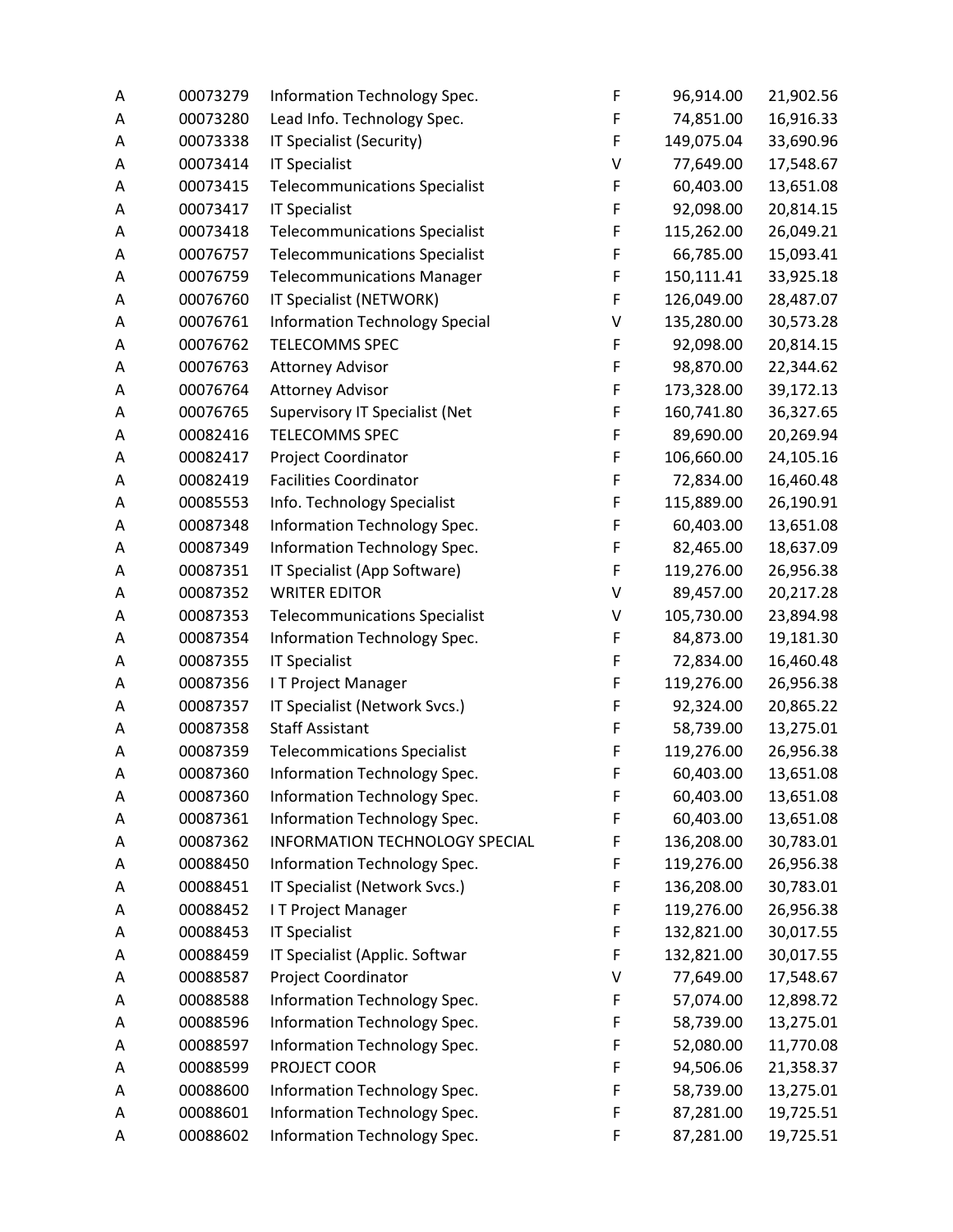| Α | 00088603 | <b>Management Analyst</b>             | F | 87,281.00  | 19,725.51 |
|---|----------|---------------------------------------|---|------------|-----------|
| Α | 00088604 | Information Technology Spec.          | F | 87,281.00  | 19,725.51 |
| Α | 00088605 | Information Technology Spec.          | F | 92,098.00  | 20,814.15 |
| Α | 00088606 | Information Technology Spec.          | F | 92,098.00  | 20,814.15 |
| Α | 00088607 | Information Technology Spec.          | F | 92,098.00  | 20,814.15 |
| А | 00088609 | <b>INFO TECH SPEC</b>                 | F | 151,215.17 | 34,174.63 |
| Α | 00088626 | <b>Telecommunications Specialist</b>  | F | 92,098.00  | 20,814.15 |
| Α | 00088627 | <b>Facility Operations Specialist</b> | F | 66,785.00  | 15,093.41 |
| Α | 00088628 | TELECOMMS SPEC                        | F | 92,098.00  | 20,814.15 |
| Α | 00088629 | <b>TELECOMMS SPEC</b>                 | F | 87,281.00  | 19,725.51 |
| Α | 00088630 | <b>TELECOMMS SPEC</b>                 | F | 87,281.00  | 19,725.51 |
| Α | 00088631 | <b>TELECOMMS SPEC</b>                 | F | 87,281.00  | 19,725.51 |
| Α | 00088632 | <b>TELECOMMS SPEC</b>                 | F | 87,281.00  | 19,725.51 |
| Α | 00088633 | TELECOMMS SPEC                        | F | 87,281.00  | 19,725.51 |
| Α | 00088634 | TELECOMMS SPEC                        | F | 87,281.00  | 19,725.51 |
| Α | 00088635 | TELECOMMS SPEC                        | F | 92,098.00  | 20,814.15 |
| Α | 00088636 | <b>Telecommunications Specialist</b>  | F | 70,818.00  | 16,004.87 |
| Α | 00088637 | <b>Telecommunications Specialist</b>  | F | 70,818.00  | 16,004.87 |
| Α | 00088638 | <b>TELECOMMS SPEC</b>                 | F | 87,281.00  | 19,725.51 |
| Α | 00088639 | <b>Telecommunications Specialist</b>  | F | 70,818.00  | 16,004.87 |
| Α | 00088640 | <b>TELECOMMS SPEC</b>                 | F | 99,323.00  | 22,447.00 |
| Α | 00088641 | <b>TELECOMMS SPEC</b>                 | F | 99,323.00  | 22,447.00 |
| Α | 00088642 | <b>TELECOMMS SPEC</b>                 | F | 87,281.00  | 19,725.51 |
| Α | 00088643 | <b>Telecommunications Specialist</b>  | F | 122,662.00 | 27,721.61 |
| А | 00088668 | IT Special. (Network Svcs.)           | F | 80,900.00  | 18,283.40 |
| A | 00088669 | IT Special. (Network Svcs.)           | V | 62,751.00  | 14,181.73 |
| Α | 00088670 | Information Technology Spec.          | V | 77,649.00  | 17,548.67 |
| Α | 00088671 | Information Technology Spec.          | F | 80,057.00  | 18,092.88 |
| Α | 00088683 | <b>TELECOMMS SPEC</b>                 | F | 99,323.00  | 22,447.00 |
| Α | 00088684 | <b>TELECOMMS SPEC</b>                 | F | 99,323.00  | 22,447.00 |
| A | 00088685 | <b>Information Technology Special</b> | V | 89,457.00  | 20,217.28 |
| Α | 00088713 | Supervisory IT Specialist (Net        | F | 157,590.00 | 35,615.34 |
| Α | 00088714 | <b>Telecommunications Specialist</b>  | F | 122,662.00 | 27,721.61 |
| А | 00088715 | <b>Telecommunications Specialist</b>  | F | 115,889.00 | 26,190.91 |
| P | 00088716 | <b>Telecommunications Specialist</b>  | V | 105,730.00 | 23,894.98 |
| А | 00088717 | Telecommunications Spec.              | F | 142,109.14 | 32,116.67 |
| Α | 00088719 | <b>Telecommunications Specialist</b>  | F | 136,208.00 | 30,783.01 |
| А | 00088720 | <b>Telecommications Specialist</b>    | F | 136,208.00 | 30,783.01 |
| Α | 00088721 | <b>IT Specialist</b>                  | F | 87,281.00  | 19,725.51 |
| Α | 00088722 | <b>Telecommunications Specialist</b>  | F | 136,208.00 | 30,783.01 |
| Α | 00088723 | <b>IT Specialist</b>                  | F | 112,503.00 | 25,425.68 |
| Α | 00088724 | Associate Chief, DC-NET and Te        | F | 184,052.20 | 41,595.80 |
| Α | 00088725 | Info. Technology Specialist           | F | 136,208.00 | 30,783.01 |
| Α | 00088727 | <b>INFO TECH SPEC</b>                 | F | 156,911.24 | 35,461.94 |
| Α | 00088731 | <b>IT Specialist</b>                  | F | 119,276.00 | 26,956.38 |
| Α | 00088732 | <b>IT Specialist</b>                  | F | 119,276.00 | 26,956.38 |
| Α | 00088733 | INFORMATION TECHNOLOGY SPECIAL        | F | 119,276.00 | 26,956.38 |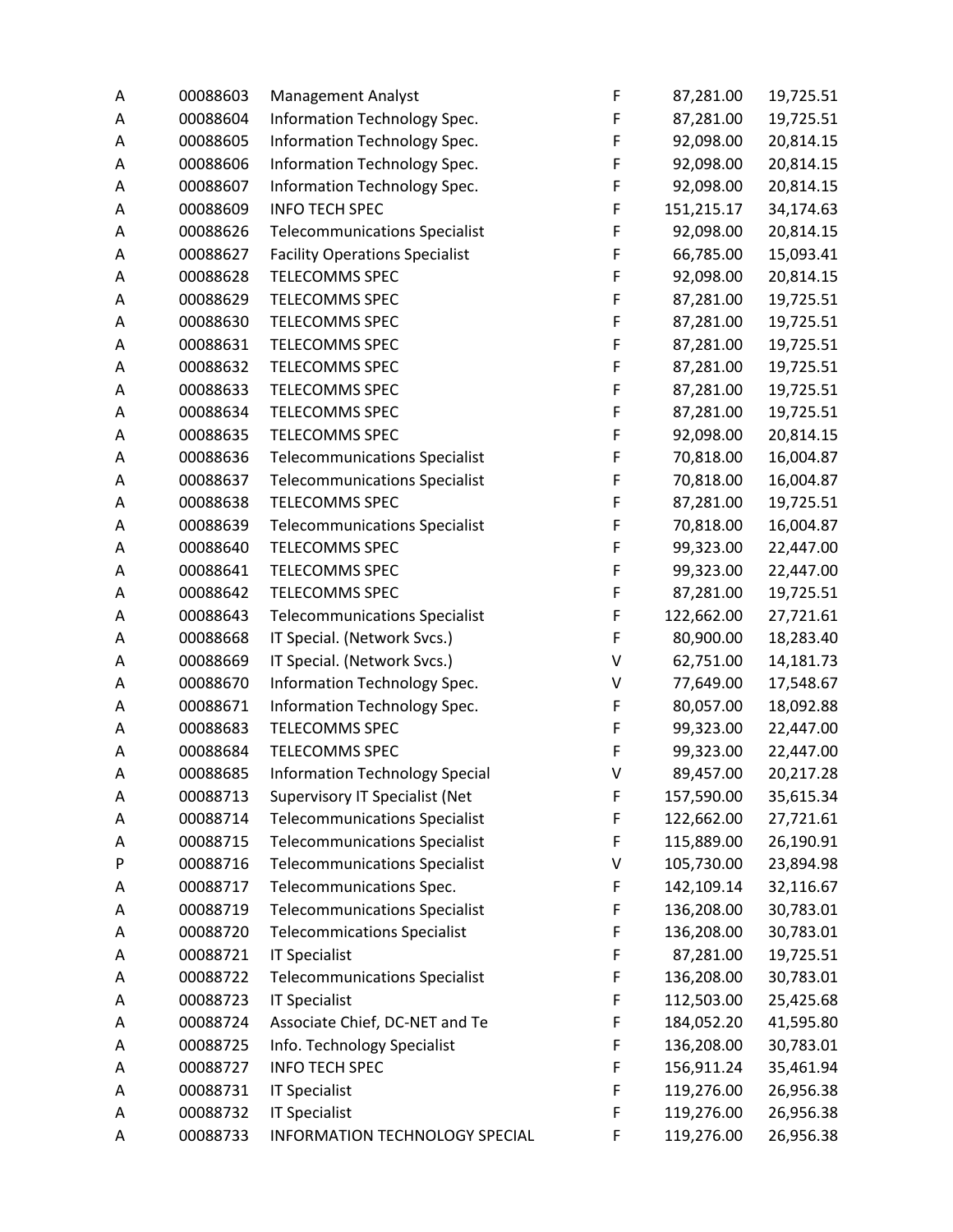| Α | 00090870 | <b>IT Specialist</b>                  | F           | 66,785.00  | 15,093.41 |
|---|----------|---------------------------------------|-------------|------------|-----------|
| Α | 00090873 | Program Analyst                       | F           | 103,793.00 | 23,457.22 |
| Α | 00090874 | IT Specialist (Data Scientist)        | F           | 112,503.00 | 25,425.68 |
| Α | 00090877 | <b>Information Technology Special</b> | F           | 87,281.00  | 19,725.51 |
| А | 00090897 | IT Specialist (Network Svcs.)         | F           | 136,208.00 | 30,783.01 |
| Α | 00090901 | <b>IT Specialist</b>                  | F           | 136,208.00 | 30,783.01 |
| Α | 00090904 | Program Analyst                       | F           | 136,208.00 | 30,783.01 |
| Α | 00090905 | <b>IT Business Analyst</b>            | F           | 115,889.00 | 26,190.91 |
| Α | 00094032 | <b>WRITER EDITOR</b>                  | $\mathsf F$ | 109,528.00 | 24,753.33 |
| Α | 00094035 | Project Coordinator                   | F           | 89,457.00  | 20,217.28 |
| A | 00094036 | Information Technology Spec.          | F           | 92,098.00  | 20,814.15 |
| А | 00094037 | Info. Technology Specialist           | F           | 112,503.00 | 25,425.68 |
| Α | 00094038 | <b>Business Relationship Analyst</b>  | F           | 142,800.00 | 32,272.80 |
| Α | 00094039 | Information Technology Spec.          | V           | 135,280.00 | 30,573.28 |
| Α | 00094040 | <b>Business Relationship Analyst</b>  | V           | 135,280.00 | 30,573.28 |
| Α | 00094042 | <b>IT Specialist</b>                  | $\mathsf F$ | 132,821.00 | 30,017.55 |
| Α | 00094043 | Human Resources Assistant             | F           | 53,383.00  | 12,064.56 |
| Α | 00094044 | Information Technology Spec.          | F           | 87,281.00  | 19,725.51 |
| Α | 00094045 | PROJECT COOR                          | F           | 92,098.00  | 20,814.15 |
| Α | 00094046 | Information Technology Spec.          | V           | 77,649.00  | 17,548.67 |
| Α | 00094047 | Information Technology Spec.          | F           | 87,281.00  | 19,725.51 |
| Α | 00094048 | Information Technology Spec.          | F           | 87,281.00  | 19,725.51 |
| Α | 00094049 | Information Technology Spec.          | F           | 58,739.00  | 13,275.01 |
| А | 00094841 | Information Technology Spec.          | F           | 57,074.00  | 12,898.72 |
| Α | 00094842 | Information Technology Spec.          | F           | 58,739.00  | 13,275.01 |
| А | 00094843 | Information Technology Spec.          | F           | 53,745.00  | 12,146.37 |
| Α | 00096691 | Information Technology Spec.          | F           | 152,337.00 | 34,428.16 |
| Α | 00096692 | Information Technology Spec.          | F           | 142,881.60 | 32,291.24 |
| Α | 00096693 | Information Technology Spec.          | F           | 152,337.00 | 34,428.16 |
| Α | 00096694 | Information Technology Spec.          | F           | 152,337.00 | 34,428.16 |
| Α | 00097197 | Information Technology Spec.          | F           | 82,465.00  | 18,637.09 |
| A | 00097198 | <b>IT Specialist</b>                  | F           | 66,785.00  | 15,093.41 |
| A | 00097535 | Information Technology Spec.          | F           | 84,873.00  | 19,181.30 |
| А | 00097536 | <b>IT Specialist</b>                  | F           | 89,690.00  | 20,269.94 |
| Α | 00097537 | Information Technology Spec.          | F           | 85,570.00  | 19,338.82 |
| А | 00097538 | Information Technology Spec.          | F           | 84,873.00  | 19,181.30 |
| Α | 00097540 | Information Technology Spec.          | F           | 87,281.00  | 19,725.51 |
| Α | 00097541 | Project Coordinator                   | F           | 106,660.00 | 24,105.16 |
| Α | 00097543 | <b>IT Specialist</b>                  | F           | 66,785.00  | 15,093.41 |
| Α | 00097544 | <b>IT Specialist</b>                  | F           | 66,785.00  | 15,093.41 |
| Α | 00098033 | <b>Facility Operations Specialist</b> | F           | 66,785.00  | 15,093.41 |
| Α | 00102523 | <b>IT Specialist</b>                  | V           | 62,751.00  | 14,181.73 |
| А | 00102524 | Information Technology Spec.          | V           | 105,730.00 | 23,894.98 |
| Α | 00102525 | Information Technology Spec.          | V           | 105,730.00 | 23,894.98 |
| А | 00104874 | Information Technology Spec.          | V           | 77,649.00  | 17,548.67 |
| Α | 00104875 | Information Technology Spec.          | V           | 77,649.00  | 17,548.67 |
| Α | 00104876 | <b>IT Specialist</b>                  | V           | 62,751.00  | 14,181.73 |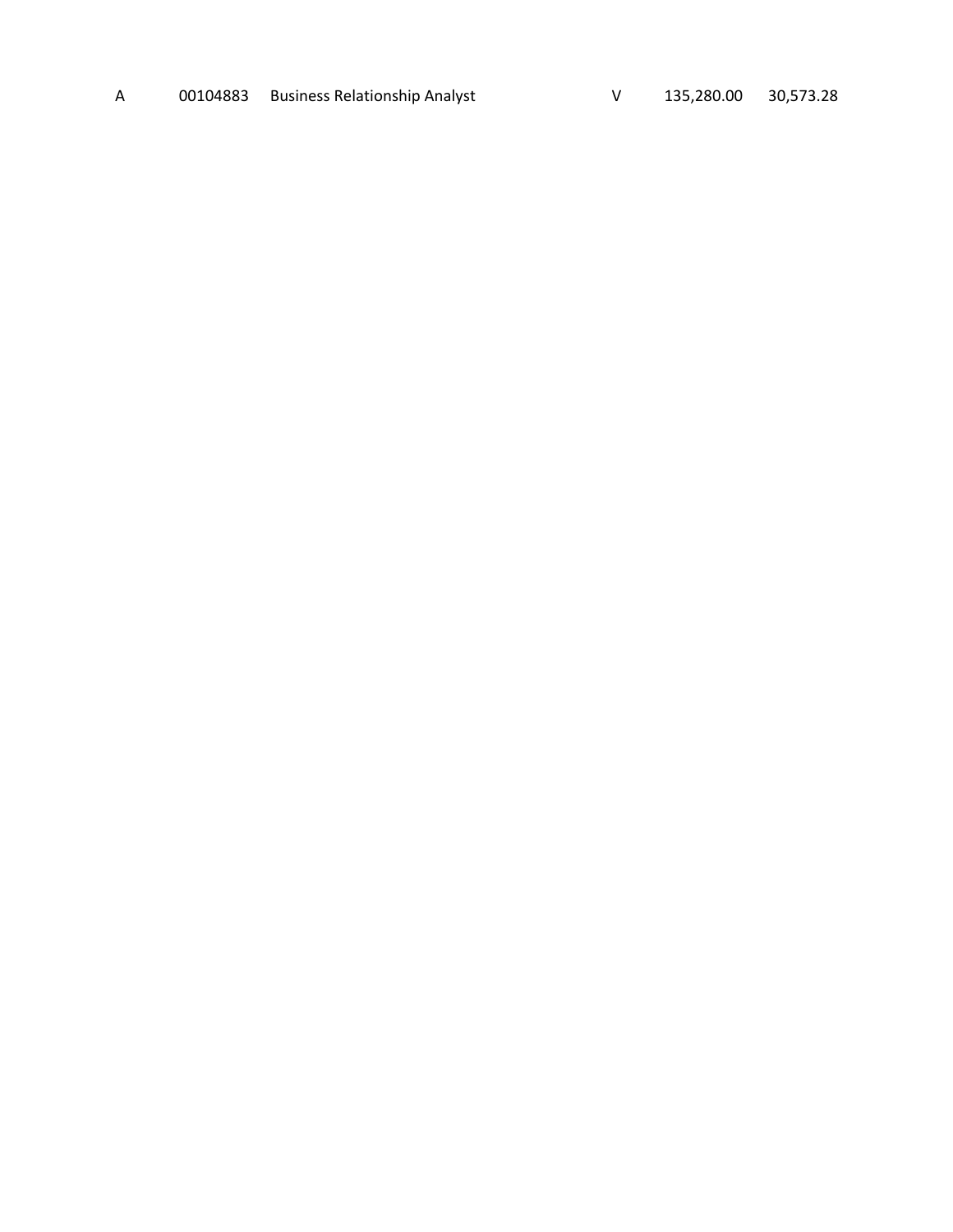|              | FTE x Dist Reg/Temp/T |            | <b>Fund</b> | <b>Activity</b> | Program |          | Proj  |                  |
|--------------|-----------------------|------------|-------------|-----------------|---------|----------|-------|------------------|
| $\%$         | erm                   | <b>WAE</b> | Code        | Code            | Code    | Proj Nbr | Phase | <b>Grant Nbr</b> |
| $\mathbf 1$  | Reg                   | ${\sf N}$  | 0100        | 2081            | 2000    |          |       |                  |
| 1            | Reg                   | ${\sf N}$  | 0100        | 2081            | 2000    |          |       |                  |
| 1            | Reg                   | ${\sf N}$  | 0100        | 4010            | 4000    |          |       |                  |
| $\mathbf 1$  | Reg                   | ${\sf N}$  | 0100        | 120F            | 100F    |          |       |                  |
| $\mathbf 1$  | Reg                   | ${\sf N}$  | 0100        | 4010            | 4000    |          |       |                  |
| $\mathbf{1}$ | Reg                   | ${\sf N}$  | 0100        | 4010            | 4000    |          |       |                  |
| 1            | Reg                   | N          | 0100        | 6020            | 6000    |          |       |                  |
| 1            | Reg                   | ${\sf N}$  | 0100        | 2080            | 2000    |          |       |                  |
| $\mathbf{1}$ | Reg                   | ${\sf N}$  | 0100        | 4010            | 4000    |          |       |                  |
| $\mathbf 1$  | Reg                   | N          | 0100        | 5010            | 5000    |          |       |                  |
| $\mathbf 1$  | Reg                   | ${\sf N}$  | 0100        | 2010            | 2000    |          |       |                  |
| $\mathbf{1}$ | Reg                   | N          | 1372        | 3040            | 3000    | 2DITGA   | 05    |                  |
| 1            | Reg                   | ${\sf N}$  | 0100        | 1030            | 1000    |          |       |                  |
| 1            | Reg                   | ${\sf N}$  | 0100        | 4010            | 4000    |          |       |                  |
| 1            | Reg                   | N          | 0100        | 3040            | 3000    |          |       |                  |
| $\mathbf 1$  | Reg                   | ${\sf N}$  | 1363        | 2015            | 2000    | 2DEMKV   | 01    |                  |
| $\mathbf{1}$ | Reg                   | ${\sf N}$  | 0100        | 4010            | 4000    |          |       |                  |
| 1            | Reg                   | ${\sf N}$  | 0100        | 2010            | 2000    |          |       |                  |
| 1            | Reg                   | N          | 0100        | 4010            | 4000    |          |       |                  |
| 1            | Reg                   | N          | 0100        | 1090            | 1000    |          |       |                  |
| 1            | Reg                   | ${\sf N}$  | 2308        | 7010            | 7000    | DTAT22   | 01    |                  |
| 1            | Reg                   | N          | 0100        | 3060            | 3000    |          |       |                  |
| $\mathbf{1}$ | Reg                   | ${\sf N}$  | 1363        | 6030            | 6000    | 2CADUC   | 02    |                  |
| $\mathbf 1$  | Reg                   | N          | 0100        | 1090            | 1000    |          |       |                  |
| $\mathbf{1}$ | Reg                   | ${\sf N}$  | 0100        | 1090            | 1000    |          |       |                  |
| 1            | Reg                   | ${\sf N}$  | 0100        | 1010            | 1000    |          |       |                  |
| 1            | Reg                   | ${\sf N}$  | 0100        | 4035            | 4000    |          |       |                  |
| 1            | Reg                   | N          | 0100        | 6020            | 6000    |          |       |                  |
| 1            | Reg                   | N          | 0100        | 3050            | 3000    |          |       |                  |
| 1            | Reg                   | ${\sf N}$  | 0100        | 3050            | 3000    |          |       |                  |
| 1            | Reg                   | N          | 0100        | 6020            | 6000    |          |       |                  |
| 1            | Reg                   | N          | 0100        | 4010            | 4000    |          |       |                  |
| 1            | Reg                   | ${\sf N}$  | 0100        | 3040            | 3000    |          |       |                  |
| 1            | Reg                   | ${\sf N}$  | 0602        | 7010            | 7000    |          |       |                  |
| $\mathbf 1$  | Reg                   | ${\sf N}$  | 1368        | 3040            | 3000    | 2ISUHT   | 01    |                  |
| 1            | Reg                   | N          | 0100        | 4010            | 4000    |          |       |                  |
| 1            | Reg                   | N          | 0100        | 3040            | 3000    |          |       |                  |
| 1            | Reg                   | N          | 0100        | 4010            | 4000    |          |       |                  |
| 1            | Reg                   | ${\sf N}$  | 0100        | 4010            | 4000    |          |       |                  |
| 1            | Reg                   | ${\sf N}$  | 0100        | 4010            | 4000    |          |       |                  |
| 1            | Reg                   | N          | 0100        | 6020            | 6000    |          |       |                  |
| $\mathbf 1$  | Reg                   | N          | 0100        | 120F            | 100F    |          |       |                  |
| $\mathbf{1}$ | Reg                   | N          | 0100        | 6030            | 6000    |          |       |                  |
|              |                       |            |             |                 |         |          |       |                  |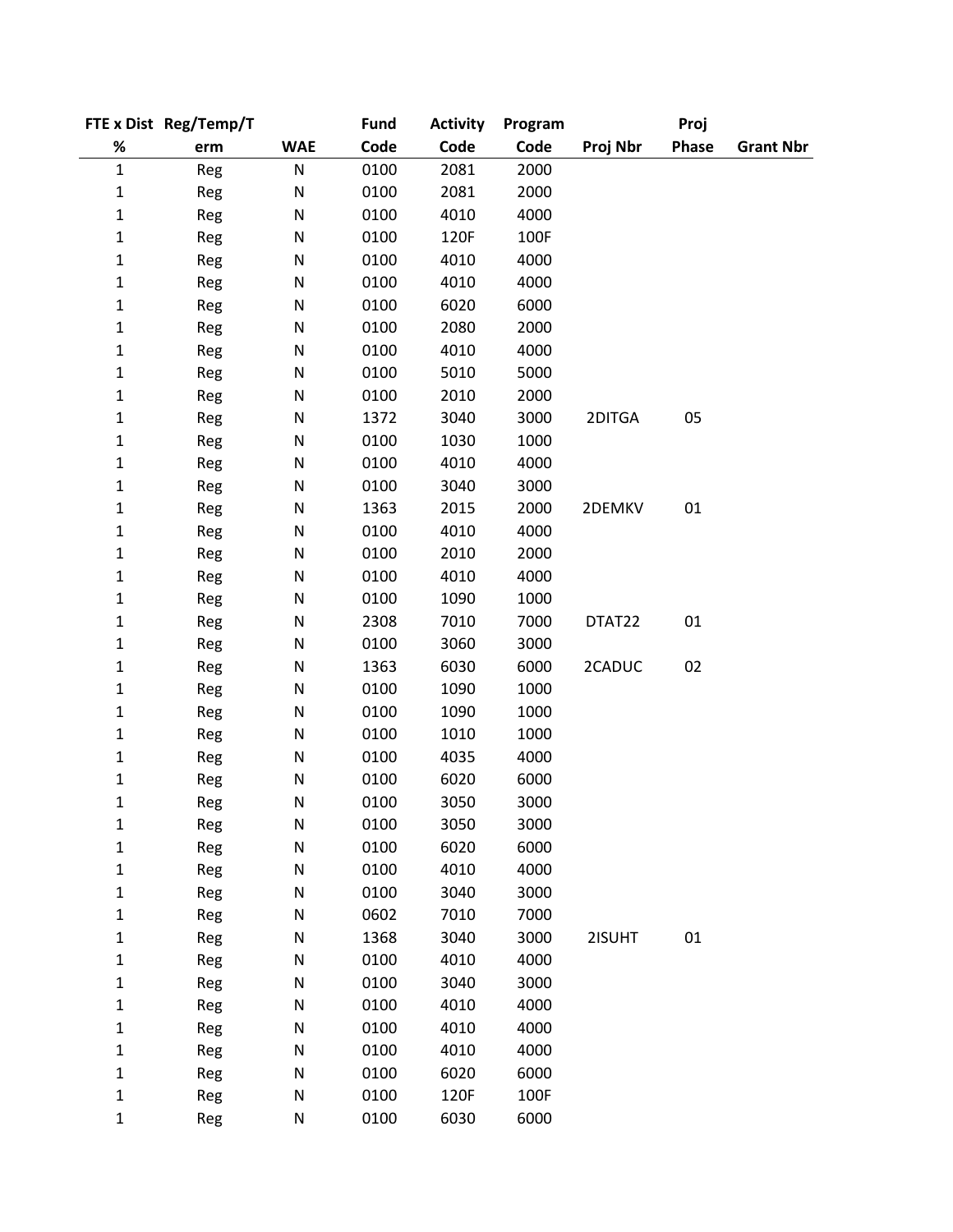| 1            | Reg | N | 0100 | 2013 | 2000 |        |    |
|--------------|-----|---|------|------|------|--------|----|
| $\mathbf{1}$ | Reg | N | 0100 | 3050 | 3000 |        |    |
| $\mathbf{1}$ | Reg | N | 1363 | 2015 | 2000 | 2DEMKV | 01 |
| $\mathbf{1}$ | Reg | N | 0100 | 4010 | 4000 |        |    |
| 0.7          | Reg | N | 1363 | 2012 | 2000 | 2FNTJA | 01 |
| 0.3          | Reg | N | 1372 | 2012 | 2000 | 2DITGA | 03 |
| $\mathbf{1}$ | Reg | N | 0100 | 6030 | 6000 |        |    |
| $\mathbf 1$  | Reg | N | 0100 | 3020 | 3000 |        |    |
| 1            | Reg | N | 2308 | 7010 | 7000 | DTAT22 | 01 |
| 1            | Reg | N | 0100 | 2080 | 2000 |        |    |
| 1            | Reg | N | 0100 | 1080 | 1000 |        |    |
| $\mathbf{1}$ | Reg | N | 0100 | 4035 | 4000 |        |    |
| $\mathbf{1}$ | Reg | N | 0100 | 4020 | 4000 |        |    |
| 1            | Reg | N | 0100 | 1090 | 1000 |        |    |
| 1            | Reg | N | 0100 | 6020 | 6000 |        |    |
| 1            | Reg | N | 1372 | 3060 | 3000 | 2DITGA | 04 |
| 1            | Reg | N | 1363 | 2015 | 2000 | 2DEMKV | 01 |
| 1            | Reg | N | 0100 | 2010 | 2000 |        |    |
| $\mathbf{1}$ | Reg | N | 0100 | 4035 | 4000 |        |    |
| 1            | Reg | N | 0100 | 5010 | 5000 |        |    |
| 1            | Reg | N | 0100 | 5030 | 5000 |        |    |
| 1            | Reg | N | 0100 | 6020 | 6000 |        |    |
| 1            | Reg | N | 2308 | 7010 | 7000 | DTAT22 | 01 |
| 1            | Reg | N | 0100 | 1030 | 1000 |        |    |
| 1            | Reg | N | 2308 | 7010 | 7000 | DTAT22 | 01 |
| $\mathbf{1}$ | Reg | N | 2308 | 7010 | 7000 | DTAT22 | 01 |
| $\mathbf 1$  | Reg | N | 0100 | 6030 | 6000 |        |    |
| 1            | Reg | N | 0100 | 6030 | 6000 |        |    |
| 1            | Reg | N | 1363 | 2015 | 2000 | 2DEMKV | 01 |
| 1            | Reg | N | 0100 | 2010 | 2000 |        |    |
| $\mathbf{1}$ | Reg | N | 0100 | 2081 | 2000 |        |    |
| 1            | Reg | N | 2308 | 7010 | 7000 | DTCB22 | 01 |
| 1            | Reg | N | 2308 | 7010 | 7000 | DTCB22 | 01 |
| 1            | Reg | N | 0100 | 110F | 100F |        |    |
| 1            | Reg | N | 0100 | 4035 | 4000 |        |    |
| 1            | Reg | N | 0100 | 4020 | 4000 |        |    |
| 1            | Reg | N | 1369 | 4020 | 4000 | 2CISRL | 01 |
| $\mathbf{1}$ | Reg | N | 0100 | 4035 | 4000 |        |    |
| 1            | Reg | N | 0100 | 3020 | 3000 |        |    |
| 1            | Reg | N | 0100 | 3050 | 3000 |        |    |
| 1            | Reg | N | 0100 | 4010 | 4000 |        |    |
| 1            | Reg | N | 0100 | 3050 | 3000 |        |    |
| 1            | Reg | N | 0100 | 5010 | 5000 |        |    |
| 1            | Reg | N | 0100 | 2013 | 2000 |        |    |
| 1            | Reg | N | 2308 | 7010 | 7000 | DTHC22 | 01 |
| 1            | Reg | N | 0100 | 2013 | 2000 |        |    |
| 1            | Reg | N | 0100 | 4010 | 4000 |        |    |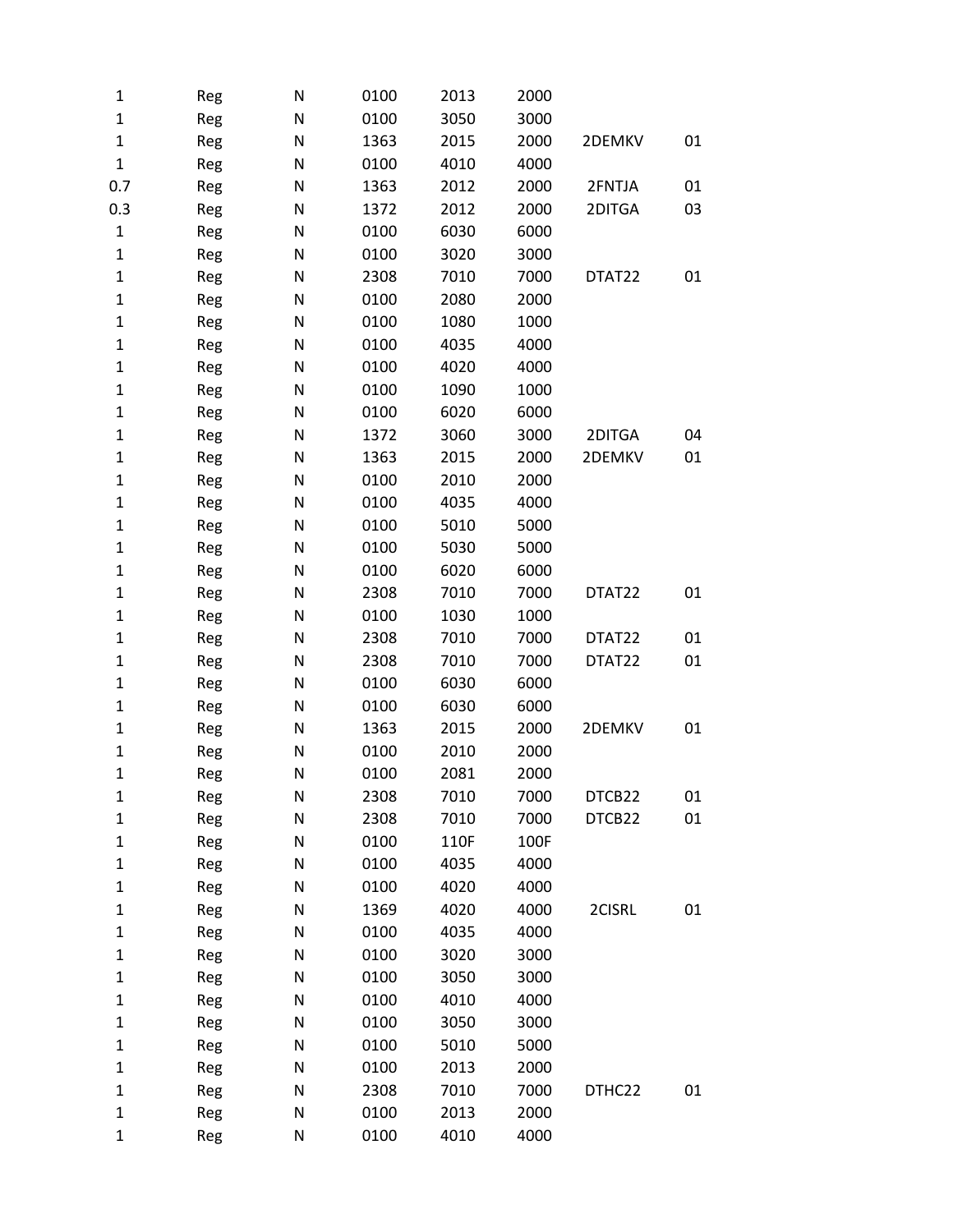| 1            | Reg  | N         | 0100 | 4010 | 4000 |        |    |
|--------------|------|-----------|------|------|------|--------|----|
| $\mathbf 1$  | Reg  | ${\sf N}$ | 0100 | 3050 | 3000 |        |    |
| $\mathbf 1$  | Reg  | N         | 0100 | 1090 | 1000 |        |    |
| $\mathbf 1$  | Reg  | ${\sf N}$ | 0100 | 2081 | 2000 |        |    |
| $\mathbf 1$  | Reg  | ${\sf N}$ | 0100 | 3037 | 3000 |        |    |
| $\mathbf 1$  | Reg  | N         | 0100 | 1030 | 1000 |        |    |
| $\mathbf 1$  | Reg  | ${\sf N}$ | 0100 | 3020 | 3000 |        |    |
| $\mathbf{1}$ | Reg  | N         | 0100 | 120F | 100F |        |    |
| $\mathbf 1$  | Reg  | ${\sf N}$ | 0100 | 110F | 100F |        |    |
| $\mathbf 1$  | Reg  | ${\sf N}$ | 0602 | 7010 | 7000 |        |    |
| 0.2          | Reg  | N         | 0100 | 3060 | 3000 |        |    |
| 0.8          | Reg  | ${\sf N}$ | 1372 | 3060 | 3000 | 2DITGA | 04 |
| $\mathbf{1}$ | Reg  | N         | 0100 | 5010 | 5000 |        |    |
| $\mathbf 1$  | Reg  | ${\sf N}$ | 0100 | 1090 | 1000 |        |    |
| $\mathbf{1}$ | Reg  | N         | 0100 | 5030 | 5000 |        |    |
| $\mathbf 1$  | Reg  | N         | 0100 | 4035 | 4000 |        |    |
| $\mathbf 1$  | Reg  | ${\sf N}$ | 0100 | 4035 | 4000 |        |    |
| $\mathbf 1$  | Reg  | N         | 0100 | 4035 | 4000 |        |    |
| $\mathbf 1$  | Reg  | ${\sf N}$ | 0100 | 4050 | 4000 |        |    |
| $\mathbf 1$  | Reg  | N         | 0100 | 5010 | 5000 |        |    |
| $\mathbf 1$  | Reg  | ${\sf N}$ | 0100 | 120F | 100F |        |    |
| $\mathbf 1$  | Reg  | ${\sf N}$ | 0100 | 2013 | 2000 |        |    |
| $\mathbf 1$  | Reg  | N         | 0100 | 4035 | 4000 |        |    |
| $\mathbf 1$  | Reg  | ${\sf N}$ | 0100 | 4020 | 4000 |        |    |
| $\mathbf 1$  | Reg  | N         | 0100 | 1060 | 1000 |        |    |
| 0.35         | Reg  | ${\sf N}$ | 1369 | 4020 | 4000 | 2CISHT | 01 |
| 0.65         | Reg  | N         | 1369 | 4020 | 4000 | 2CISHC | 01 |
| $\mathbf 1$  | Reg  | N         | 0100 | 1090 | 1000 |        |    |
| $\mathbf 1$  | Reg  | ${\sf N}$ | 0100 | 3060 | 3000 |        |    |
| $\mathbf{1}$ | Reg  | N         | 2308 | 7010 | 7000 | DTHC22 | 01 |
| $\mathbf 1$  | Reg  | N         | 0100 | 6020 | 6000 |        |    |
| $\mathbf{1}$ | Reg  | N         | 1363 | 2015 | 2000 | 2DEMKV | 01 |
| $\mathbf 1$  | Reg  | ${\sf N}$ | 0100 | 3020 | 3000 |        |    |
| $\mathbf{1}$ | Reg  | N         | 0100 | 3060 | 3000 |        |    |
| $\mathbf{1}$ | Reg  | N         | 0100 | 1090 | 1000 |        |    |
| $\mathbf 1$  | Reg  | N         | 0100 | 3060 | 3000 |        |    |
| $\mathbf{1}$ | Reg  | N         | 0602 | 7010 | 7000 |        |    |
| $\mathbf 1$  | Reg  | ${\sf N}$ | 0602 | 7010 | 7000 |        |    |
| $\mathbf{1}$ | Term | N         | 2308 | 7010 | 7000 | DTHC22 | 01 |
| $\mathbf{1}$ | Reg  | ${\sf N}$ | 2308 | 7010 | 7000 | DTCF22 | 01 |
| $\mathbf 1$  | Reg  | N         | 0100 | 1090 | 1000 |        |    |
| $\mathbf{1}$ | Reg  | N         | 0100 | 3020 | 3000 |        |    |
| $\mathbf 1$  | Reg  | N         | 0602 | 7010 | 7000 |        |    |
| $\mathbf{1}$ | Reg  | N         | 0602 | 7010 | 7000 |        |    |
| $\mathbf 1$  | Reg  | ${\sf N}$ | 2308 | 7010 | 7000 | DTCF22 | 01 |
| $\mathbf{1}$ | Reg  | N         | 0100 | 1010 | 1000 |        |    |
| $\mathbf{1}$ | Reg  | ${\sf N}$ | 0100 | 3060 | 3000 |        |    |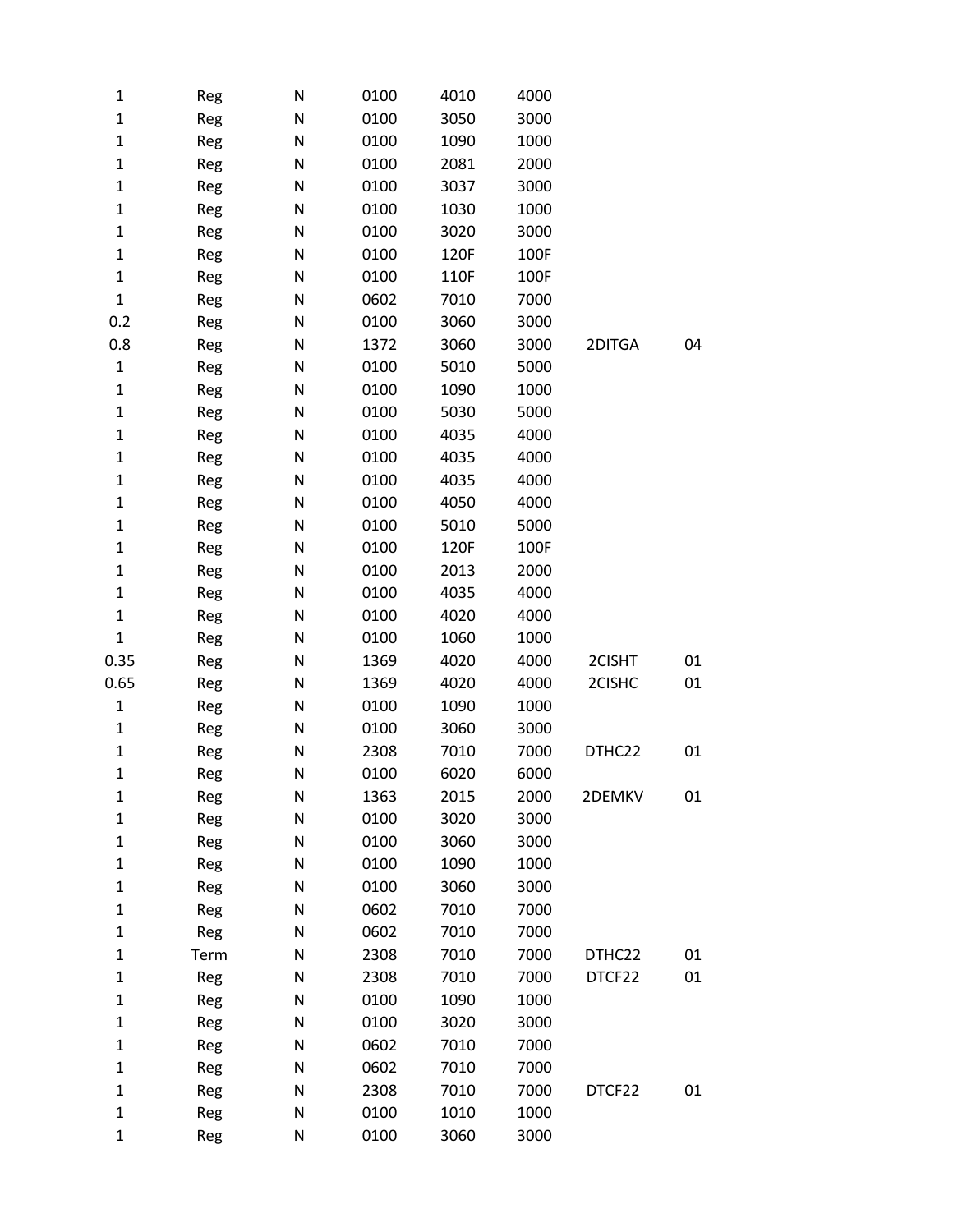| 1            | Reg | N | 0602 | 7010 | 7000 |        |    |
|--------------|-----|---|------|------|------|--------|----|
| $\mathbf{1}$ | Reg | N | 0602 | 7010 | 7000 |        |    |
| $\mathbf{1}$ | Reg | N | 0100 | 1090 | 1000 |        |    |
| 0.9          | Reg | N | 0100 | 3060 | 3000 |        |    |
| 0.1          | Reg | N | 1372 | 3060 | 3000 | 2DITGA | 04 |
| $\mathbf{1}$ | Reg | N | 2308 | 7010 | 7000 | DTCF22 | 01 |
| 1            | Reg | N | 2308 | 7010 | 7000 | DTCF22 | 01 |
| 1            | Reg | N | 2308 | 7010 | 7000 | DTFB22 | 01 |
| 1            | Reg | N | 0100 | 110F | 100F |        |    |
| 1            | Reg | N | 2308 | 7010 | 7000 | DTFB22 | 01 |
| 1            | Reg | N | 2308 | 7010 | 7000 | DTFB22 | 01 |
| $\mathbf 1$  | Reg | N | 0100 | 3020 | 3000 |        |    |
| 1            | Reg | N | 2308 | 7010 | 7000 | DTFB22 | 01 |
| 1            | Reg | N | 2308 | 7010 | 7000 | DTFB22 | 01 |
| 1            | Reg | N | 2308 | 7010 | 7000 | DTFA22 | 01 |
| 1            | Reg | N | 2308 | 7010 | 7000 | DTFA22 | 01 |
| $\mathbf 1$  | Reg | N | 0602 | 7010 | 7000 |        |    |
| 1            | Reg | N | 1363 | 2015 | 2000 | 2DEMKV | 01 |
| 1            | Reg | N | 2308 | 7010 | 7000 | DTFA22 | 01 |
| 1            | Reg | N | 0100 | 120F | 100F |        |    |
| 1            | Reg | N | 0100 | 5010 | 5000 |        |    |
| $\mathbf 1$  | Reg | N | 0100 | 7020 | 7000 |        |    |
| 1            | Reg | N | 2308 | 7010 | 7000 | DTFA22 | 01 |
| 1            | Reg | N | 0100 | 110F | 100F |        |    |
| 1            | Reg | N | 0100 | 110F | 100F |        |    |
| 1            | Reg | N | 0100 | 2010 | 2000 |        |    |
| 1            | Reg | N | 0100 | 3020 | 3000 |        |    |
| 1            | Reg | N | 0100 | 2010 | 2000 |        |    |
| 1            | Reg | N | 0100 | 3050 | 3000 |        |    |
| 1            | Reg | N | 0602 | 7010 | 7000 |        |    |
| $\mathbf 1$  | Reg | N | 2308 | 7010 | 7000 | DTFA22 | 01 |
| 1            | Reg | N | 0100 | 2010 | 2000 |        |    |
| 1            | Reg | N | 0602 | 7010 | 7000 |        |    |
| 1            | Reg | N | 0100 | 3050 | 3000 |        |    |
| 1            | Reg | N | 1372 | 3040 | 3000 | 2DITGA | 05 |
| 1            | Reg | N | 0100 | 2010 | 2000 |        |    |
| 1            | Reg | N | 0100 | 2013 | 2000 |        |    |
| 1            | Reg | N | 1368 | 3040 | 3000 | 2ISUCB | 01 |
| 1            | Reg | N | 0100 | 4035 | 4000 |        |    |
| 1            | Reg | N | 0100 | 3040 | 3000 |        |    |
| 1            | Reg | N | 0100 | 1030 | 1000 |        |    |
| 1            | Reg | N | 2308 | 7010 | 7000 | DTFA22 | 01 |
| $\mathbf 1$  | Reg | N | 0100 | 4020 | 4000 |        |    |
| 1            | Reg | N | 2308 | 7010 | 7000 | DTFA22 | 01 |
| 1            | Reg | N | 0602 | 7010 | 7000 |        |    |
| 1            | Reg | N | 0100 | 2010 | 2000 |        |    |
| $\mathbf 1$  | Reg | N | 0100 | 4035 | 4000 |        |    |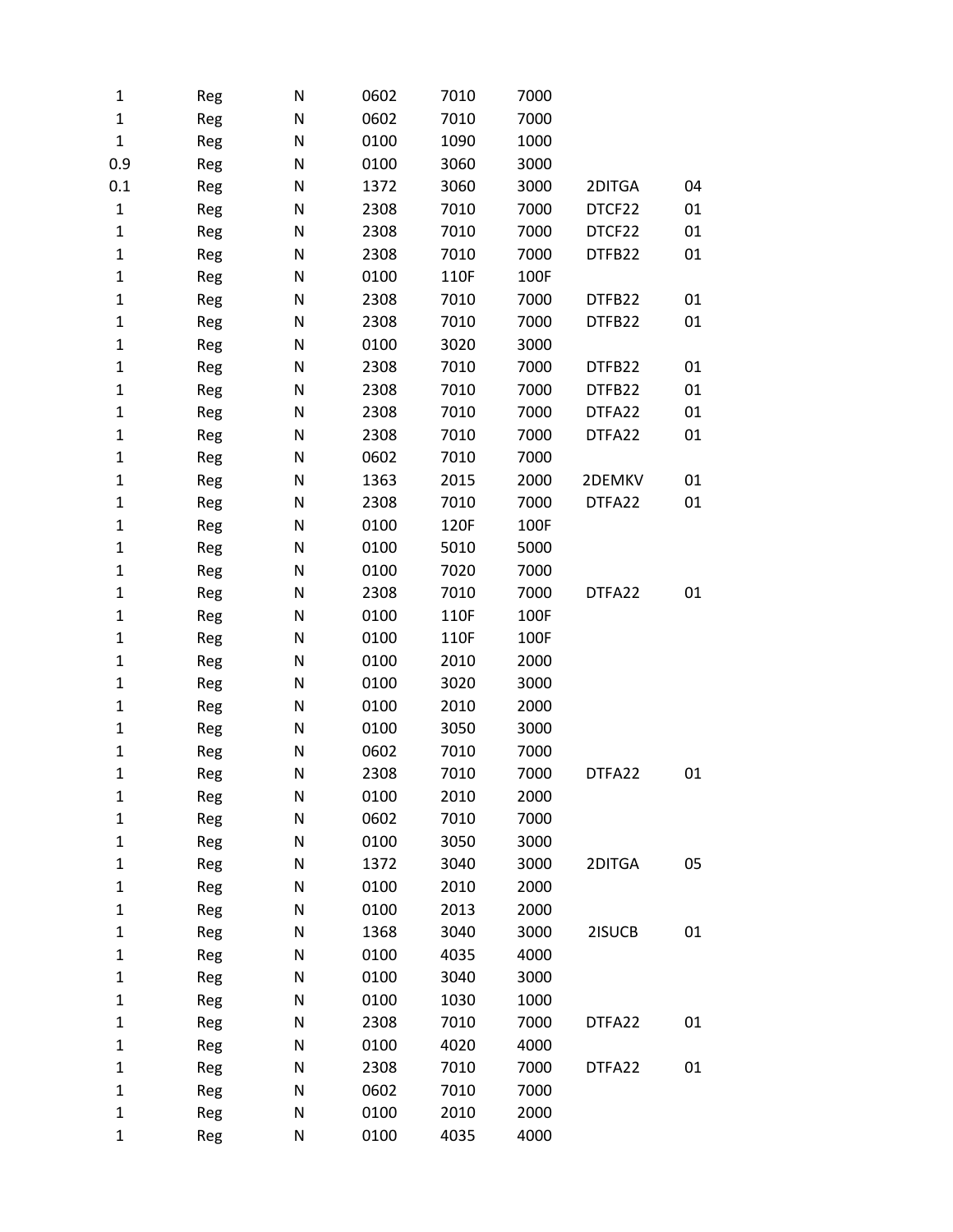| 0.4          | Reg | N | 1369 | 4020 | 4000 | 2CISCE | 01 |
|--------------|-----|---|------|------|------|--------|----|
| 0.15         | Reg | N | 1369 | 4020 | 4000 | 2CISJM | 01 |
| 0.2          | Reg | N | 1369 | 4020 | 4000 | 2CISRM | 01 |
| 0.25         | Reg | N | 1369 | 4020 | 4000 | 2CISFZ | 01 |
| $\mathbf 1$  | Reg | N | 0100 | 3050 | 3000 |        |    |
| $\mathbf 1$  | Reg | N | 2308 | 7010 | 7000 | DTFA22 | 01 |
| $\mathbf 1$  | Reg | N | 0100 | 2081 | 2000 |        |    |
| $\mathbf 1$  | Reg | N | 2308 | 7010 | 7000 | DTFA22 | 01 |
| $\mathbf 1$  | Reg | N | 0100 | 1090 | 1000 |        |    |
| $\mathbf 1$  | Reg | N | 0100 | 6020 | 6000 |        |    |
| $\mathbf 1$  | Reg | N | 0100 | 6020 | 6000 |        |    |
| $\mathbf 1$  | Reg | N | 0100 | 4020 | 4000 |        |    |
| $\mathbf 1$  | Reg | N | 0100 | 4020 | 4000 |        |    |
| $\mathbf 1$  | Reg | N | 0100 | 5030 | 5000 |        |    |
| $\mathbf 1$  | Reg | N | 0100 | 4020 | 4000 |        |    |
| $\mathbf 1$  | Reg | N | 0100 | 4010 | 4000 |        |    |
| $\mathbf 1$  | Reg | N | 1135 | 1010 | 1000 |        |    |
| $\mathbf 1$  | Reg | N | 0100 | 4050 | 4000 |        |    |
| $\mathbf 1$  | Reg | N | 0100 | 1010 | 1000 |        |    |
| $\mathbf{1}$ | Reg | N | 0100 | 3040 | 3000 |        |    |
| $\mathbf 1$  | Reg | N | 1372 | 3040 | 3000 | 2DITGA | 05 |
| $\mathbf 1$  | Reg | N | 0100 | 3040 | 3000 |        |    |
| $\mathbf 1$  | Reg | N | 1372 | 3040 | 3000 | 2DITGA | 05 |
| $\mathbf 1$  | Reg | N | 0100 | 3040 | 3000 |        |    |
| $\mathbf 1$  | Reg | N | 0100 | 3040 | 3000 |        |    |
| $\mathbf 1$  | Reg | N | 0100 | 2010 | 2000 |        |    |
| $\mathbf 1$  | Reg | N | 0100 | 1090 | 1000 |        |    |
| $\mathbf{1}$ | Reg | N | 1368 | 3040 | 3000 | 2ISUJA | 01 |
| $\mathbf 1$  | Reg | N | 1372 | 3040 | 3000 | 2DITGA | 05 |
| $\mathbf{1}$ | Reg | N | 0100 | 3040 | 3000 |        |    |
| $\mathbf 1$  | Reg | N | 1372 | 3040 | 3000 | 2DITGA | 05 |
| $\mathbf{1}$ | Reg | N | 1372 | 3040 | 3000 | 2DITGA | 05 |
| $\mathbf 1$  | Reg | N | 1372 | 3040 | 3000 | 2DITGA | 05 |
| $\mathbf{1}$ | Reg | N | 1372 | 3040 | 3000 | 2DITGA | 05 |
| $\mathbf{1}$ | Reg | N | 0100 | 3040 | 3000 |        |    |
| $\mathbf{1}$ | Reg | N | 0100 | 3040 | 3000 |        |    |
| $\mathbf{1}$ | Reg | N | 1372 | 3040 | 3000 | 2DITGA | 05 |
| $\mathbf 1$  | Reg | N | 1372 | 3040 | 3000 | 2DITGA | 05 |
| $\mathbf{1}$ | Reg | N | 1372 | 3040 | 3000 | 2DITGA | 05 |
| $\mathbf 1$  | Reg | N | 1368 | 3040 | 3000 | 2ISUJA | 01 |
| $\mathbf{1}$ | Reg | N | 1368 | 3040 | 3000 | 2ISUJA | 01 |
| $\mathbf 1$  | Reg | N | 1368 | 3040 | 3000 | 2ISUJA | 01 |
| $\mathbf{1}$ | Reg | N | 0602 | 7010 | 7000 |        |    |
| $\mathbf{1}$ | Reg | N | 0100 | 1080 | 1000 |        |    |
| $\mathbf 1$  | Reg | N | 0100 | 3040 | 3000 |        |    |
| $\mathbf{1}$ | Reg | N | 0100 | 3040 | 3000 |        |    |
| $\mathbf{1}$ | Reg | N | 1368 | 3040 | 3000 | 2ISUJA | 01 |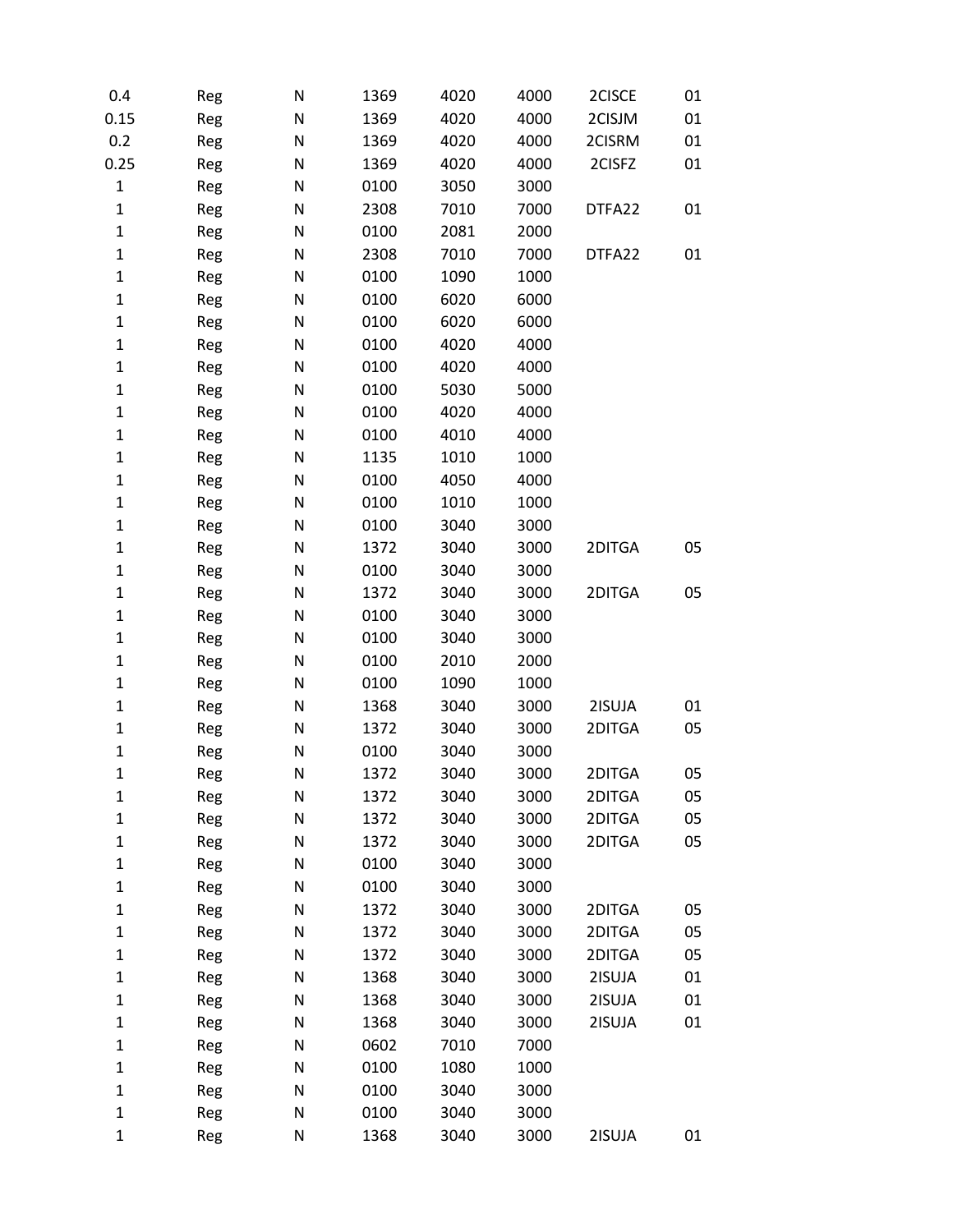| 1                 | Reg        | $\mathsf{N}$   | 1372         | 3040         | 3000         | 2DITGA | 05 |
|-------------------|------------|----------------|--------------|--------------|--------------|--------|----|
| $\mathbf{1}$      | Reg        | ${\sf N}$      | 1372         | 3040         | 3000         | 2DITGA | 05 |
| $\mathbf{1}$      | Reg        | ${\sf N}$      | 0100         | 5010         | 5000         |        |    |
| $\mathbf 1$       | Reg        | ${\sf N}$      | 2308         | 7010         | 7000         | DTFB22 | 01 |
| $\mathbf{1}$      | Reg        | ${\sf N}$      | 0100         | 3060         | 3000         |        |    |
| $\mathbf{1}$      | Reg        | ${\sf N}$      | 2308         | 7010         | 7000         | DTGA22 | 01 |
| $\mathbf{1}$      | Reg        | ${\sf N}$      | 2308         | 7010         | 7000         | DTGA22 | 01 |
| $\mathbf{1}$      | Reg        | ${\sf N}$      | 0100         | 3060         | 3000         |        |    |
| $\mathbf 1$       | Reg        | ${\sf N}$      | 2308         | 7010         | 7000         | DTGA22 | 01 |
| $\mathbf{1}$      | Reg        | ${\sf N}$      | 2308         | 7010         | 7000         | DTGA22 | 01 |
| $\mathbf 1$       | Reg        | ${\sf N}$      | 2308         | 7010         | 7000         | DTGA22 | 01 |
| $\mathbf{1}$      | Reg        | ${\sf N}$      | 0100         | 4050         | 4000         |        |    |
| $\mathbf{1}$      | Reg        | ${\sf N}$      | 1135         | 1060         | 1000         |        |    |
| $\mathbf 1$       | Reg        | ${\sf N}$      | 0100         | 1060         | 1000         |        |    |
| $\mathbf{1}$      | Reg        | ${\sf N}$      | 0602         | 7010         | 7000         |        |    |
| $\mathbf{1}$      | Reg        | ${\sf N}$      | 2308         | 7010         | 7000         | DTGA22 | 01 |
| $\mathbf 1$       | Reg        | ${\sf N}$      | 0100         | 1090         | 1000         |        |    |
| $\mathbf{1}$      | Reg        | ${\sf N}$      | 0100         | 1030         | 1000         |        |    |
| $\mathbf 1$       | Reg        | ${\sf N}$      | 0100         | 6020         | 6000         |        |    |
| $\mathbf{1}$      | Reg        | ${\sf N}$      | 0100         | 3040         | 3000         |        |    |
| $\mathbf{1}$      | Reg        | ${\sf N}$      | 1368         | 3040         | 3000         | 2ISUJA | 01 |
| $\mathbf 1$       | Reg        | ${\sf N}$      | 0100         | 6020         | 6000         |        |    |
| $\mathbf 1$       | Reg        | N              | 0100         | 3050         | 3000         |        |    |
| $\mathbf{1}$      | Reg        | ${\sf N}$      | 2308         | 7010         | 7000         | DTGA22 | 01 |
| $\mathbf{1}$      | Reg        | ${\sf N}$      | 1368         | 3040         | 3000         | 2ISURL | 01 |
| $\mathbf{1}$      | Reg        | ${\sf N}$      | 1372         | 3040         | 3000         | 2DITGA | 05 |
| $\mathbf{1}$      | Reg        | ${\sf N}$      | 0100         | 4035         | 4000         |        |    |
| $\mathbf 1$       | Reg        | ${\sf N}$      | 1369         | 4020         | 4000         | 2CISJA | 01 |
| $\mathbf{1}$      | Reg        | ${\sf N}$      | 0100         | 1090         | 1000         |        |    |
| 1                 | Reg        | N              | 2308         | 7010         | 7000         | DTGA22 | 01 |
| 0.45              | Reg        | N              | 1369         | 4020         | 4000         | 2CISSR | 01 |
| 0.55              | Reg        | N              | 1369         | 4020         | 4000         | 2CISUC | 01 |
| $\mathbf 1$       | Reg        | N              | 1372         | 3040         | 3000         | 2DITGA | 05 |
| 1                 | Reg        | N              | 0100         | 4020         | 4000         |        |    |
| $\mathbf{1}$      | Reg        | N              | 0100         | 6020         | 6000         |        |    |
| 1                 | Reg        | $\mathsf{N}$   | 0100         | 4020         | 4000         |        |    |
| $\mathbf{1}$      | Reg        | N              | 0100         | 4035         | 4000         |        |    |
| $\mathbf{1}$      | Reg        | N              | 0100         | 2013         | 2000         |        |    |
| $\mathbf{1}$      | Reg        | ${\sf N}$      | 0100         | 2013         | 2000         |        |    |
| $\mathbf 1$       | Reg        | $\mathsf{N}$   | 0100         | 1080         | 1000         |        |    |
| 1                 | Reg        | $\mathsf{N}$   | 1372         | 3040         | 3000         | 2DITGA | 05 |
| $\mathbf{1}$      | Reg        | N              | 1368         | 3040         | 3000         | 2ISURL | 01 |
| 1                 | Reg        | N              | 1372         | 3040         | 3000<br>3000 | 2DITGA | 05 |
| $\mathbf{1}$<br>1 | Reg<br>Reg | ${\sf N}$<br>N | 0100<br>1372 | 3037<br>3040 | 3000         | 2DITGA | 05 |
| 1                 | Reg        | N              | 1372         | 3040         | 3000         | 2DITGA | 05 |
| $\mathbf 1$       |            | N              | 1372         | 3040         | 3000         | 2DITGA | 05 |
|                   | Reg        |                |              |              |              |        |    |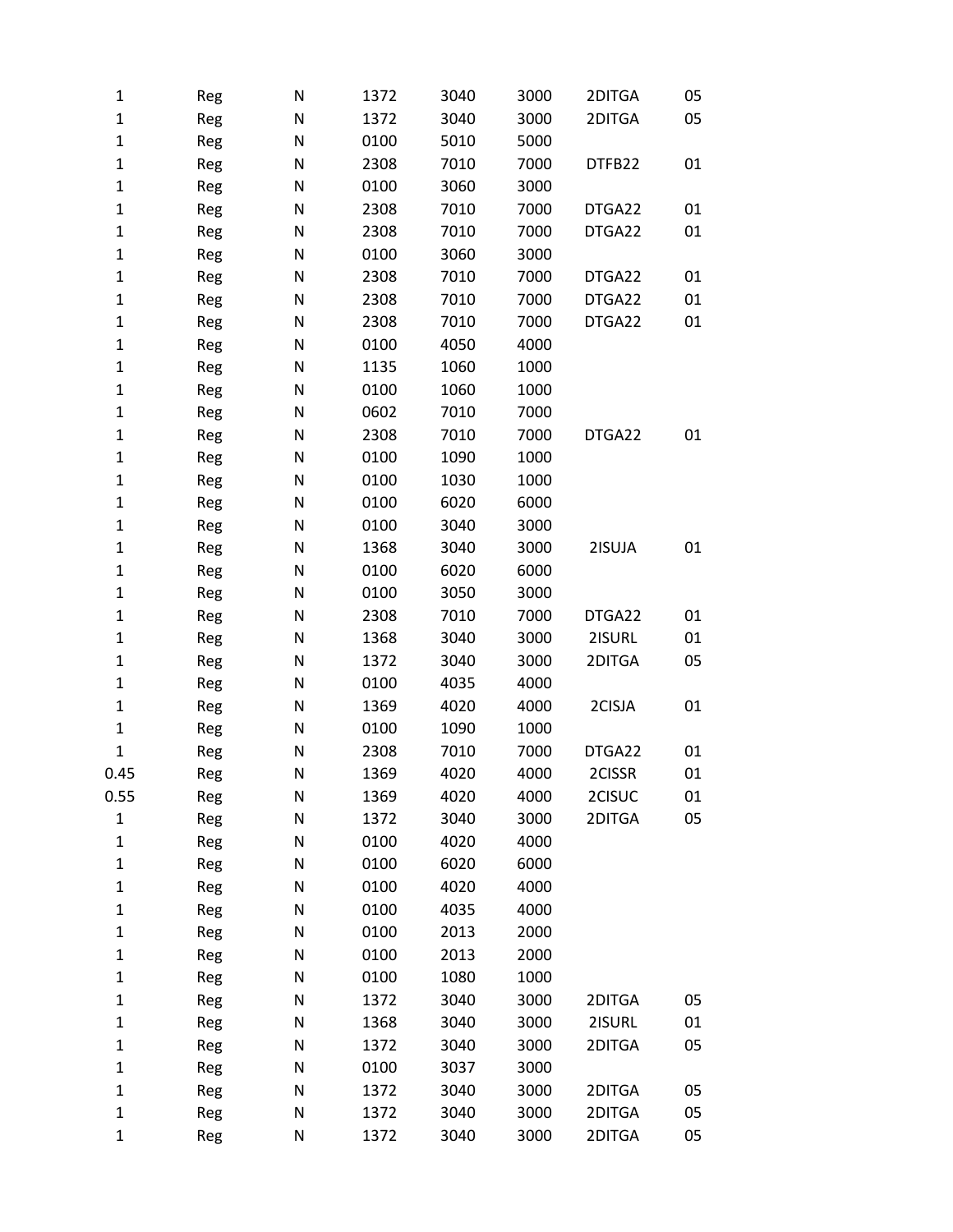| 1 | Reg  | N | 1135 | 1090 | 1000 |        |    |
|---|------|---|------|------|------|--------|----|
| 1 | Reg  | N | 0100 | 4035 | 4000 |        |    |
| 1 | Reg  | N | 0100 | 4010 | 4000 |        |    |
| 1 | Reg  | N | 0100 | 4010 | 4000 |        |    |
| 1 | Reg  | N | 0100 | 4010 | 4000 |        |    |
| 1 | Reg  | N | 0100 | 5010 | 5000 |        |    |
| 1 | Reg  | N | 2308 | 7010 | 7000 | DTGA22 | 01 |
| 1 | Reg  | N | 0100 | 1030 | 1000 |        |    |
| 1 | Reg  | N | 2308 | 7010 | 7000 | DTGA22 | 01 |
| 1 | Reg  | N | 2308 | 7010 | 7000 | DTCR22 | 01 |
| 1 | Reg  | N | 2308 | 7010 | 7000 | DTHA22 | 01 |
| 1 | Reg  | N | 2308 | 7010 | 7000 | DTHA22 | 01 |
| 1 | Reg  | N | 2308 | 7010 | 7000 | DTHA22 | 01 |
| 1 | Reg  | N | 2308 | 7010 | 7000 | DTHA22 | 01 |
| 1 | Reg  | N | 2308 | 7010 | 7000 | DTHA22 | 01 |
| 1 | Reg  | N | 2308 | 7010 | 7000 | DTHA22 | 01 |
| 1 | Reg  | N | 0100 | 7020 | 7000 |        |    |
| 1 | Reg  | N | 2308 | 7010 | 7000 | DTHA22 | 01 |
| 1 | Reg  | N | 2308 | 7010 | 7000 | DTHA22 | 01 |
| 1 | Reg  | N | 2308 | 7010 | 7000 | DTHA22 | 01 |
| 1 | Reg  | N | 2308 | 7010 | 7000 | DTHA22 | 01 |
| 1 | Reg  | N | 2308 | 7010 | 7000 | DTUC22 | 01 |
| 1 | Reg  | N | 0100 | 2010 | 2000 |        |    |
| 1 | Reg  | N | 2308 | 7010 | 7000 | DTUC22 | 01 |
| 1 | Reg  | N | 0100 | 7020 | 7000 |        |    |
| 1 | Reg  | N | 0100 | 7020 | 7000 |        |    |
| 1 | Reg  | N | 0100 | 4020 | 4000 |        |    |
| 1 | Reg  | N | 0100 | 7020 | 7000 |        |    |
| 1 | Reg  | N | 2308 | 7010 | 7000 | DTUC22 | 01 |
| 1 | Reg  | N | 2308 | 7010 | 7000 | DTUC22 | 01 |
| 1 | Reg  | N | 1368 | 3040 | 3000 | 2ISURL | 01 |
| 1 | Reg  | N | 2308 | 7010 | 7000 | DTUC22 | 01 |
| 1 | Reg  | N | 2308 | 7010 | 7000 | DTUC22 | 01 |
| 1 | Reg  | N | 2308 | 7010 | 7000 | DTJA22 | 01 |
| 1 | Reg  | N | 2308 | 7010 | 7000 | DTJA22 | 01 |
| 1 | Reg  | N | 0100 | 2010 | 2000 |        |    |
| 1 | Reg  | N | 2308 | 7010 | 7000 | DTJA22 | 01 |
| 1 | Reg  | N | 2308 | 7010 | 7000 | DTJA22 | 01 |
| 1 | Reg  | N | 2308 | 7010 | 7000 | DTJA22 | 01 |
| 1 | Reg  | N | 2308 | 7010 | 7000 | DTTO22 | 01 |
| 1 | Term | N | 2308 | 7010 | 7000 | DTTO22 | 01 |
| 1 | Reg  | N | 2308 | 7010 | 7000 | DTTO22 | 01 |
| 1 | Reg  | N | 0100 | 6030 | 6000 |        |    |
| 1 | Reg  | N | 1363 | 2015 | 2000 | 2DEMKV | 01 |
| 1 | Reg  | N | 0100 | 4010 | 4000 |        |    |
| 1 | Reg  | N | 0100 | 4010 | 4000 |        |    |
| 1 | Reg  | N | 0100 | 6030 | 6000 |        |    |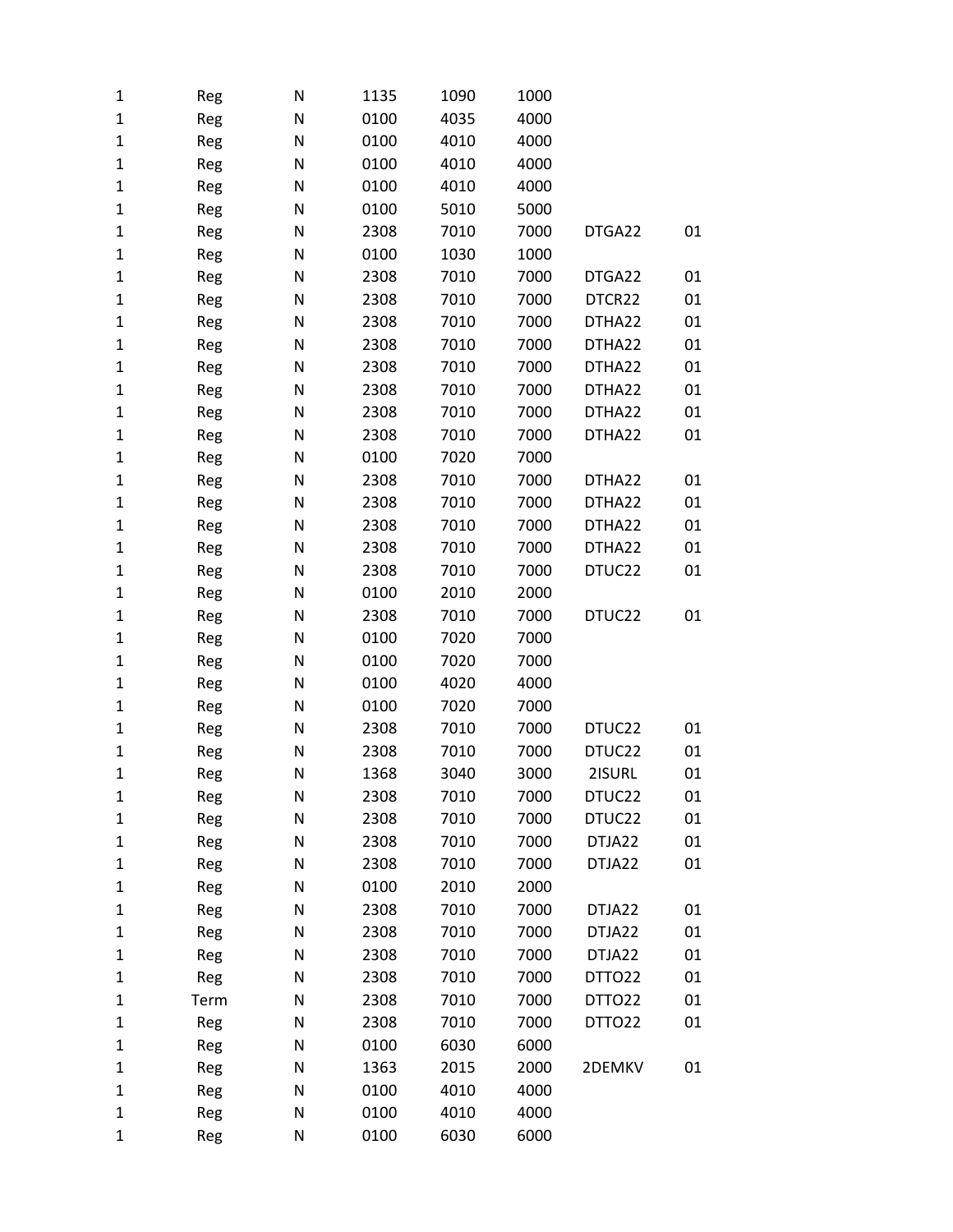| 1           | Reg  | N | 0100 | 4020 | 4000 |        |    |
|-------------|------|---|------|------|------|--------|----|
| 1           | Reg  | N | 0100 | 1090 | 1000 |        |    |
| 1           | Reg  | N | 0100 | 6030 | 6000 |        |    |
| 1           | Reg  | N | 0100 | 5010 | 5000 |        |    |
| 1           | Reg  | N | 0100 | 4020 | 4000 |        |    |
| 1           | Reg  | N | 0100 | 6020 | 6000 |        |    |
| 1           | Reg  | N | 0100 | 6030 | 6000 |        |    |
| 1           | Reg  | N | 0100 | 3020 | 3000 |        |    |
| $\mathbf 1$ | Reg  | N | 0100 | 3050 | 3000 |        |    |
| 1           | Reg  | N | 0100 | 3037 | 3000 |        |    |
| 1           | Reg  | N | 2308 | 7010 | 7000 | DTTO22 | 01 |
| $\mathbf 1$ | Reg  | N | 0100 | 4020 | 4000 |        |    |
| 1           | Reg  | N | 0100 | 5010 | 5000 |        |    |
| 1           | Reg  | N | 1135 | 2081 | 2000 |        |    |
| 1           | Reg  | N | 0100 | 5010 | 5000 |        |    |
| 1           | Reg  | N | 0100 | 5010 | 5000 |        |    |
| 1           | Reg  | N | 0100 | 1010 | 1000 |        |    |
| 1           | Reg  | N | 0100 | 3040 | 3000 |        |    |
| 1           | Reg  | N | 0100 | 1080 | 1000 |        |    |
| 1           | Reg  | N | 1368 | 3040 | 3000 | 2ISURM | 01 |
| 1           | Reg  | N | 0100 | 3040 | 3000 |        |    |
| 1           | Reg  | N | 1368 | 3040 | 3000 | 2ISURM | 01 |
| 1           | Reg  | N | 1372 | 3040 | 3000 | 2DITGA | 05 |
| 1           | Reg  | N | 1368 | 3040 | 3000 | 2ISURM | 01 |
| 1           | Reg  | N | 1368 | 3040 | 3000 | 2ISURM | 01 |
| 1           | Reg  | N | 1368 | 3040 | 3000 | 2ISURM | 01 |
| 1           | Reg  | N | 0100 | 2081 | 2000 |        |    |
| $\mathbf 1$ | Reg  | N | 0100 | 2081 | 2000 |        |    |
| 1           | Reg  | N | 0100 | 2081 | 2000 |        |    |
| 1           | Reg  | Ν | 0100 | 2081 | 2000 |        |    |
| $\mathbf 1$ | Reg  | N | 1368 | 3040 | 3000 | 2ISUUC | 01 |
| 1           | Reg  | N | 1368 | 3040 | 3000 | 2ISUUC | 01 |
| 1           | Term | N | 2308 | 7010 | 7000 | DTTO22 | 01 |
| 1           | Reg  | N | 2308 | 7010 | 7000 | DTKA22 | 01 |
| 1           | Term | N | 2308 | 7010 | 7000 | DTKA22 | 01 |
| 1           | Term | N | 2308 | 7010 | 7000 | DTKA22 | 01 |
| 1           | Term | N | 2308 | 7010 | 7000 | DTKA22 | 01 |
| 1           | Reg  | N | 2308 | 7010 | 7000 | DTKT22 | 01 |
| 1           | Term | N | 2308 | 7010 | 7000 | DTKT22 | 01 |
| 1           | Term | N | 2308 | 7010 | 7000 | DTKT22 | 01 |
| 1           | Reg  | N | 2308 | 7010 | 7000 | DTKT22 | 01 |
| 1           | Reg  | N | 1372 | 3040 | 3000 | 2DITGA | 05 |
| 1           | Reg  | N | 1372 | 3040 | 3000 | 2DITGA | 05 |
| 1           | Reg  | N | 1372 | 3040 | 3000 | 2DITGA | 05 |
| 1           | Reg  | N | 1372 | 3040 | 3000 | 2DITGA | 05 |
| 1           | Reg  | N | 1372 | 3040 | 3000 | 2DITGA | 05 |
| 1           | Reg  | N | 1372 | 3040 | 3000 | 2DITGA | 05 |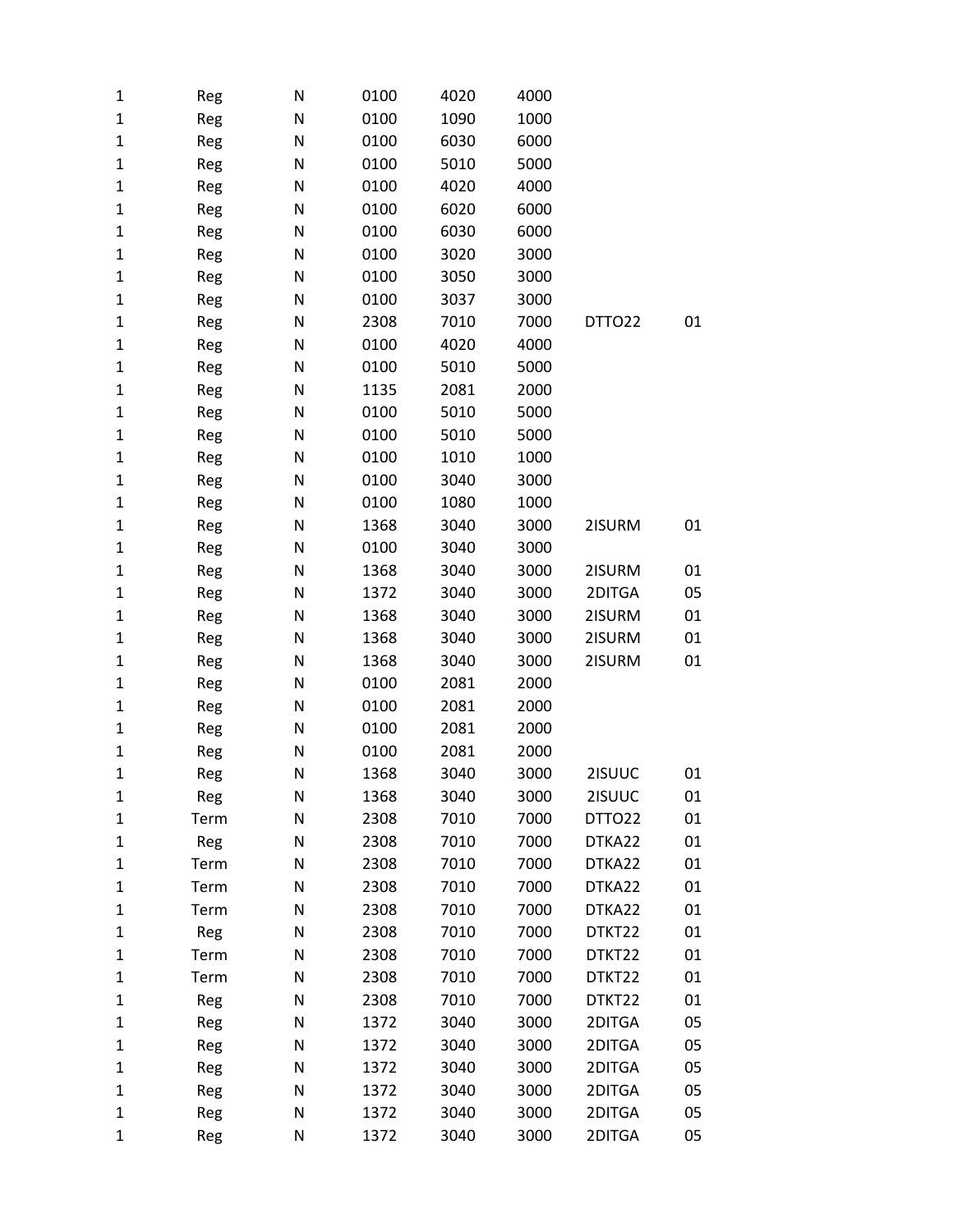3000  $\mathbf{1}$ Reg  ${\sf N}$ 0100 3020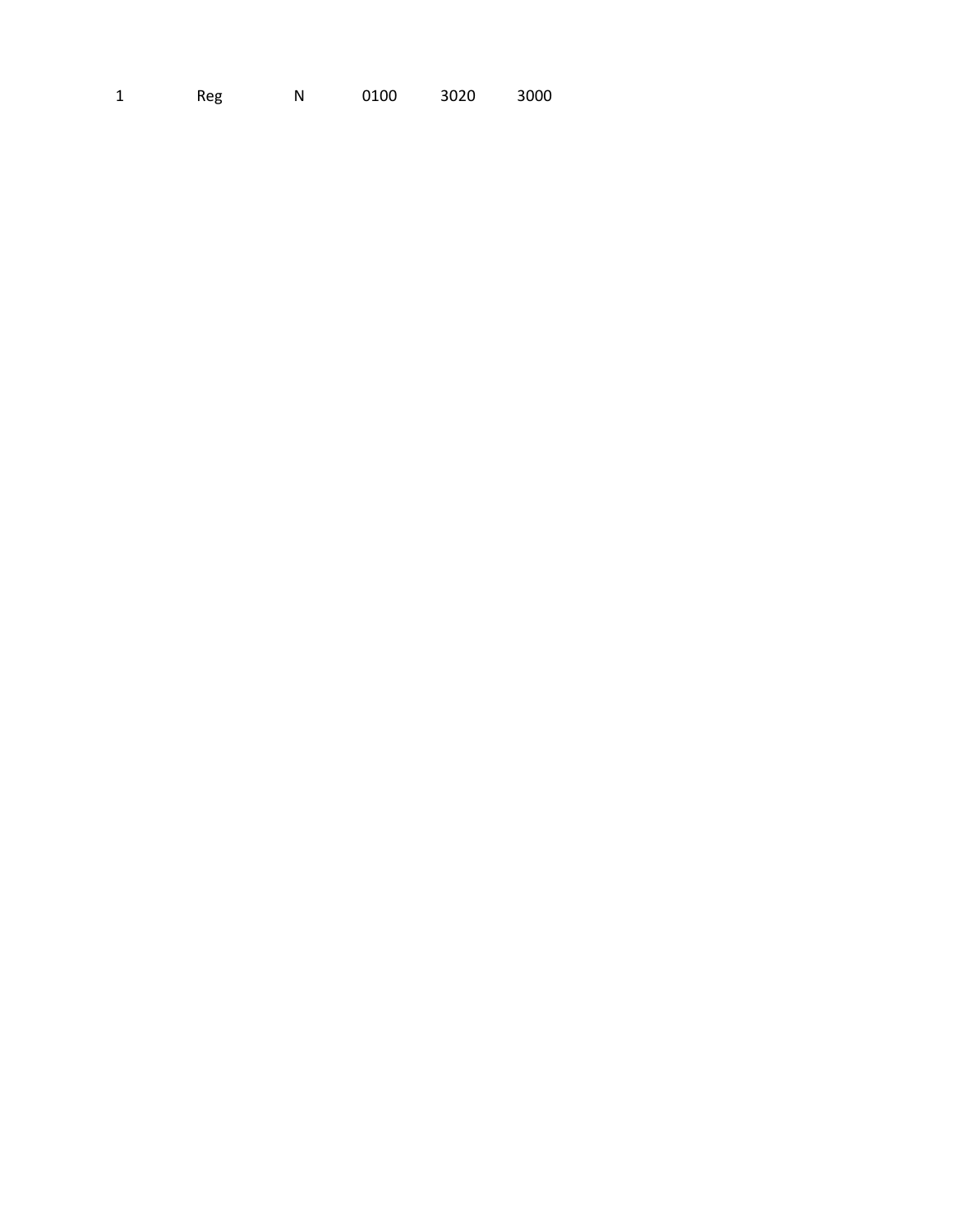| Grant        |  |  |  |
|--------------|--|--|--|
| <b>Phase</b> |  |  |  |